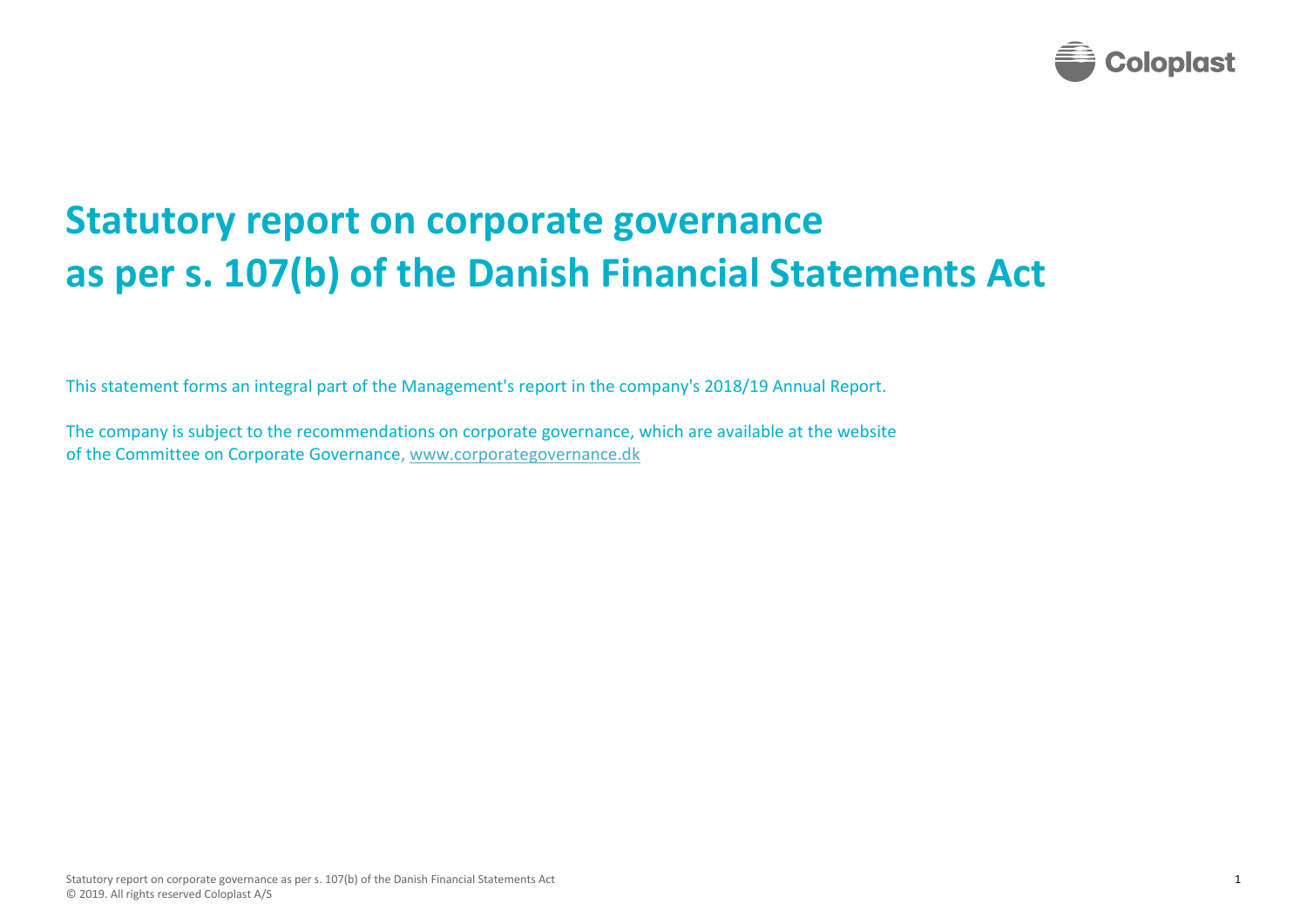

| <b>Recommendation</b>                                                                                                                                                                                                                                                                  | The company<br>complies | The company<br>partly complies | The company<br>does not<br>comply | Reasons for compliance / part compliance / non-compliance with the<br>recommendation                                                                                                                                                                                                                                                                                                                                                                                                 |
|----------------------------------------------------------------------------------------------------------------------------------------------------------------------------------------------------------------------------------------------------------------------------------------|-------------------------|--------------------------------|-----------------------------------|--------------------------------------------------------------------------------------------------------------------------------------------------------------------------------------------------------------------------------------------------------------------------------------------------------------------------------------------------------------------------------------------------------------------------------------------------------------------------------------|
| 1. Communication and interaction by the company with its investors and other stakeholders                                                                                                                                                                                              |                         |                                |                                   |                                                                                                                                                                                                                                                                                                                                                                                                                                                                                      |
| 1.1. Dialogue between company, shareholders and other stakeholders                                                                                                                                                                                                                     |                         |                                |                                   |                                                                                                                                                                                                                                                                                                                                                                                                                                                                                      |
| 1.1.1. The Committee recommends that the board of directors ensure<br>ongoing dialogue between the company and its shareholders, so that<br>the shareholders gain relevant insight into the company and in order<br>for the board of directors to be aware of the shareholders' views, | $\pmb{\chi}$            |                                |                                   | Coloplast communicates with its shareholders by telephone, email,<br>through annual reporting, company announcements, the corporate<br>website and at general meetings and investor meetings which may be in<br>person or by telephone.                                                                                                                                                                                                                                              |
| interests and opinions in respect to the company.                                                                                                                                                                                                                                      |                         |                                |                                   | General meetings are broadcasted live in Danish and English on the<br>corporate website.                                                                                                                                                                                                                                                                                                                                                                                             |
|                                                                                                                                                                                                                                                                                        |                         |                                |                                   | Coloplast continuously monitors technological advances and has explored<br>holding partially electronic general meetings. At present, however,<br>Coloplast does not consider doing so relevant.                                                                                                                                                                                                                                                                                     |
|                                                                                                                                                                                                                                                                                        |                         |                                |                                   | A policy has been established on communicating information to<br>shareholders and investors. According to this policy, the Executive<br>Management and Investor Relations are responsible for the flow of<br>information pursuant to guidelines set out by the Board of Directors. The<br>communication takes into account the rules laid down by Nasdaq<br>Copenhagen comprising:                                                                                                   |
|                                                                                                                                                                                                                                                                                        |                         |                                |                                   | Full-year and interim financial statements and the annual report.<br>٠<br>Replies to inquiries from analysts, investors and shareholders.<br>$\bullet$<br>Site visits by investors and analysts.<br>$\bullet$<br>Visits with Danish and foreign investors.<br>$\bullet$<br>Capital markets days for analysts and investors.<br>Conference calls in connection with the release of financial<br>$\bullet$<br>statements.<br>Investor Relations section on the corporate website.<br>۰ |
|                                                                                                                                                                                                                                                                                        |                         |                                |                                   | Information<br>Coloplast has adopted a general communication policy as well as a<br>number of other policies relating to the company's stakeholders.                                                                                                                                                                                                                                                                                                                                 |
|                                                                                                                                                                                                                                                                                        |                         |                                |                                   | Coloplast complies with the rules laid down by Nasdaq Copenhagen<br>regarding duty to disclose information through company announcements,<br>interim financial statements and annual reports.                                                                                                                                                                                                                                                                                        |
|                                                                                                                                                                                                                                                                                        |                         |                                |                                   | The consolidated financial statements for the Coloplast Group are<br>presented on a regular basis to analysts, investors and the press. The<br>Executive Management takes part in a number of meetings concerning<br>the Group's financial statements with its stakeholders, primarily<br>employees, shareholders and analysts.                                                                                                                                                      |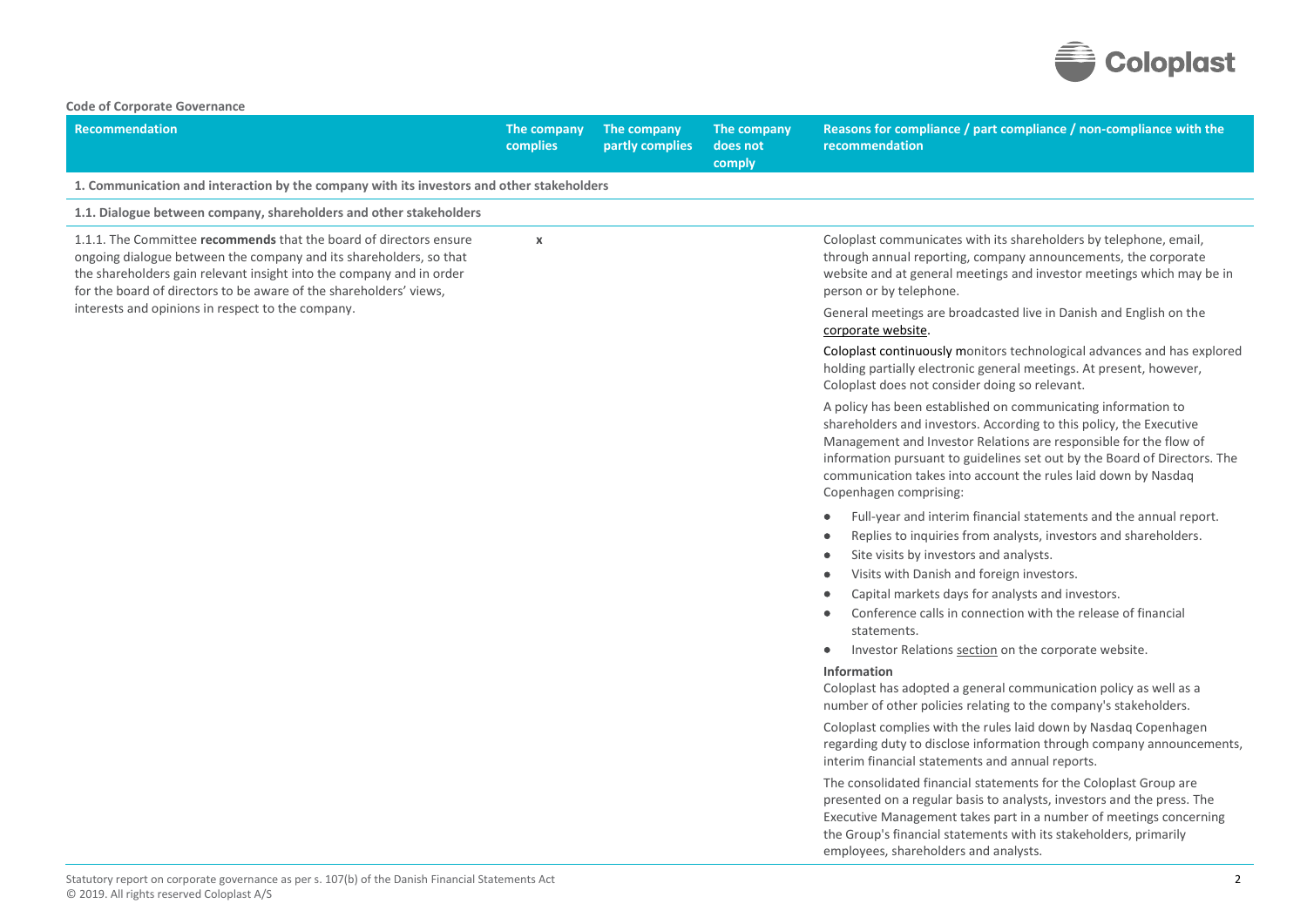

| <b>Recommendation</b>                                                                                                                                                                                                                                                                  | The company<br>complies | The company<br>partly complies | The company<br>does not<br>comply | Reasons for compliance / part compliance / non-compliance with the<br>recommendation                                                                                                                                                                                                                                                                                                                                         |
|----------------------------------------------------------------------------------------------------------------------------------------------------------------------------------------------------------------------------------------------------------------------------------------|-------------------------|--------------------------------|-----------------------------------|------------------------------------------------------------------------------------------------------------------------------------------------------------------------------------------------------------------------------------------------------------------------------------------------------------------------------------------------------------------------------------------------------------------------------|
|                                                                                                                                                                                                                                                                                        |                         |                                |                                   | Publications on the corporate website, www.coloplast.com, are available<br>in Danish and English.                                                                                                                                                                                                                                                                                                                            |
| 1.1.2. The Committee recommends that the board of directors adopt<br>policies on the company's relationship with its stakeholders, including<br>shareholders and that the board of directors ensure that the interests<br>of the stakeholders are respected in accordance with company | $\pmb{\chi}$            |                                |                                   | Policy<br>Coloplast has adopted and published a policy which describes its<br>relationship with its stakeholders through its Mission, Vision and Value<br>statements.                                                                                                                                                                                                                                                        |
| policies.                                                                                                                                                                                                                                                                              |                         |                                |                                   | The role of the stakeholders<br>Coloplast's products are supplied through dealers or hospitals or directly<br>to end users. The trend is towards more direct contact with end users.                                                                                                                                                                                                                                         |
|                                                                                                                                                                                                                                                                                        |                         |                                |                                   | No matter how the products are supplied, Coloplast wishes to form the<br>closest possible relationship with its customers in order to enhance value<br>creation. The needs and expectations of the customers change over time<br>and Coloplast must constantly be ready to change with them. Healthcare<br>professionals and end users are involved in the development of new<br>products and services on an on-going basis. |
|                                                                                                                                                                                                                                                                                        |                         |                                |                                   | Each employee's personal and professional development is important to<br>the continued growth of Coloplast. The requirements to adaptability,<br>knowledge-sharing and training are increasing, giving the employees<br>greater independence and a more varied workday. Coloplast wishes to<br>attract and retain people who thrive in a dynamic environment and who<br>consider their employment as a learning process.     |
|                                                                                                                                                                                                                                                                                        |                         |                                |                                   | Coloplast takes active responsibility for contributing to a sustainable<br>development.                                                                                                                                                                                                                                                                                                                                      |
|                                                                                                                                                                                                                                                                                        |                         |                                |                                   | Coloplast wishes to contribute to an improved quality of life for the users<br>of the company's products and services.                                                                                                                                                                                                                                                                                                       |
|                                                                                                                                                                                                                                                                                        |                         |                                |                                   | Coloplast's initiative on corporate social responsibility, its contributions to<br>society through taxes and duties, environmental management and<br>partnerships with educational institutions all add to the overall societal<br>value creation. Coloplast has prepared a tax policy which is available on<br>the corporate website.                                                                                       |
|                                                                                                                                                                                                                                                                                        |                         |                                |                                   | An integral part of Coloplast's management philosophy is to ensure<br>balanced value creation for the company's stakeholders, both short- and<br>long-term. The Management believes that such balance will also maximise<br>value generation for the shareholders.                                                                                                                                                           |
| 1.1.3. The Committee recommends that the company publish<br>quarterly reports.                                                                                                                                                                                                         | X                       |                                |                                   | Coloplast releases quarterly reports which are published through Nasdaq<br>Copenhagen. These reports are also available on the corporate website.                                                                                                                                                                                                                                                                            |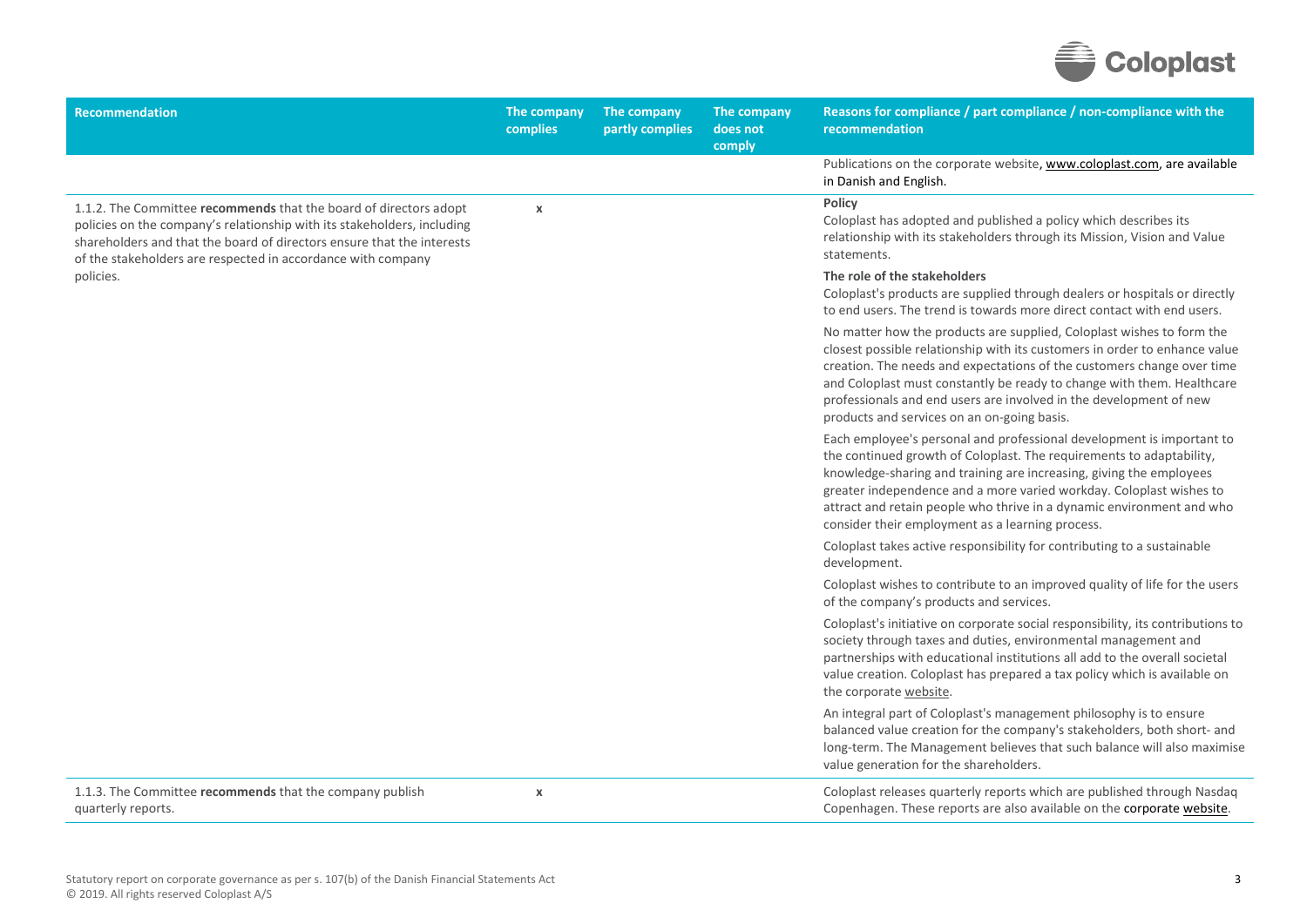

| 1.2. General meeting<br>1.2.1. The Committee recommends that in organising the company's<br>Coloplast engages actively with the shareholders at the company's<br>$\pmb{\chi}$<br>general meeting, the board of directors plans the meeting to support<br>general meetings.<br>active ownership.<br>all registered shareholders who have so requested.<br>proxy on the corporate website, www.coloplast.com.<br>The annual report, agenda and other material are available on the<br>corporate website.<br>The Board of Directors has decided to conduct general meetings by<br>English.<br>however, Coloplast does not consider doing so relevant.<br>1.2.2. The Committee recommends that proxies or votes by post for<br>Prior to a general meeting, a proxy form together with the notice to<br>$\pmb{\times}$<br>the general meeting allow shareholders to consider each individual<br>convene the annual general meeting are sent to all registered<br>item on the agenda.<br>shareholders who have requested to receive such notice.<br>each item on the agenda. Similarly, postal votes allow shareholders to<br>vote on each individual item on the agenda.<br>1.3. Takeover bids<br>1.3.1. The Committee recommends that the company set up<br>Coloplast has established a contingency procedure in the event of a<br>$\pmb{\times}$<br>contingency procedures in the event of takeover bids, from the time<br>takeover bid. Apart from the different voting rights between class A<br>that the board of directors has reason to believe that a takeover bid<br>shares and class B shares, respectively, and the authority provided in<br>will be made. The contingency procedures should establish that the<br>board of directors should not without the acceptance of the general<br>meeting, attempt to counter the takeover bid by making decisions<br>Directors to take steps to prevent a takeover bid. | <b>Recommendation</b>                                            | The company<br>complies | The company<br>partly complies | The company<br>does not<br>comply | Reasons for compliance / part compliance / non-compliance with the<br>recommendation                                                                                                                                                                                                                                |
|------------------------------------------------------------------------------------------------------------------------------------------------------------------------------------------------------------------------------------------------------------------------------------------------------------------------------------------------------------------------------------------------------------------------------------------------------------------------------------------------------------------------------------------------------------------------------------------------------------------------------------------------------------------------------------------------------------------------------------------------------------------------------------------------------------------------------------------------------------------------------------------------------------------------------------------------------------------------------------------------------------------------------------------------------------------------------------------------------------------------------------------------------------------------------------------------------------------------------------------------------------------------------------------------------------------------------------------------------------------------------------------------------------------------------------------------------------------------------------------------------------------------------------------------------------------------------------------------------------------------------------------------------------------------------------------------------------------------------------------------------------------------------------------------------------------------------------------------------------------------------------------------------------------------|------------------------------------------------------------------|-------------------------|--------------------------------|-----------------------------------|---------------------------------------------------------------------------------------------------------------------------------------------------------------------------------------------------------------------------------------------------------------------------------------------------------------------|
|                                                                                                                                                                                                                                                                                                                                                                                                                                                                                                                                                                                                                                                                                                                                                                                                                                                                                                                                                                                                                                                                                                                                                                                                                                                                                                                                                                                                                                                                                                                                                                                                                                                                                                                                                                                                                                                                                                                        |                                                                  |                         |                                |                                   |                                                                                                                                                                                                                                                                                                                     |
|                                                                                                                                                                                                                                                                                                                                                                                                                                                                                                                                                                                                                                                                                                                                                                                                                                                                                                                                                                                                                                                                                                                                                                                                                                                                                                                                                                                                                                                                                                                                                                                                                                                                                                                                                                                                                                                                                                                        |                                                                  |                         |                                |                                   |                                                                                                                                                                                                                                                                                                                     |
|                                                                                                                                                                                                                                                                                                                                                                                                                                                                                                                                                                                                                                                                                                                                                                                                                                                                                                                                                                                                                                                                                                                                                                                                                                                                                                                                                                                                                                                                                                                                                                                                                                                                                                                                                                                                                                                                                                                        |                                                                  |                         |                                |                                   | An invitation to attend general meetings along with the agenda is sent to                                                                                                                                                                                                                                           |
|                                                                                                                                                                                                                                                                                                                                                                                                                                                                                                                                                                                                                                                                                                                                                                                                                                                                                                                                                                                                                                                                                                                                                                                                                                                                                                                                                                                                                                                                                                                                                                                                                                                                                                                                                                                                                                                                                                                        |                                                                  |                         |                                |                                   | In addition, shareholders may indicate on a proxy voting form how they<br>wish to vote on each item on the agenda. The proxy may be given to the<br>Board of Directors or a named third party. It is also possible to provide a                                                                                     |
|                                                                                                                                                                                                                                                                                                                                                                                                                                                                                                                                                                                                                                                                                                                                                                                                                                                                                                                                                                                                                                                                                                                                                                                                                                                                                                                                                                                                                                                                                                                                                                                                                                                                                                                                                                                                                                                                                                                        |                                                                  |                         |                                |                                   |                                                                                                                                                                                                                                                                                                                     |
|                                                                                                                                                                                                                                                                                                                                                                                                                                                                                                                                                                                                                                                                                                                                                                                                                                                                                                                                                                                                                                                                                                                                                                                                                                                                                                                                                                                                                                                                                                                                                                                                                                                                                                                                                                                                                                                                                                                        |                                                                  |                         |                                |                                   | physical attendance. General meetings are broadcasted live in Danish and                                                                                                                                                                                                                                            |
|                                                                                                                                                                                                                                                                                                                                                                                                                                                                                                                                                                                                                                                                                                                                                                                                                                                                                                                                                                                                                                                                                                                                                                                                                                                                                                                                                                                                                                                                                                                                                                                                                                                                                                                                                                                                                                                                                                                        |                                                                  |                         |                                |                                   | Coloplast continuously monitors technological advances and has explored<br>the possibility of holding partially electronic general meetings. At present,                                                                                                                                                            |
|                                                                                                                                                                                                                                                                                                                                                                                                                                                                                                                                                                                                                                                                                                                                                                                                                                                                                                                                                                                                                                                                                                                                                                                                                                                                                                                                                                                                                                                                                                                                                                                                                                                                                                                                                                                                                                                                                                                        |                                                                  |                         |                                |                                   |                                                                                                                                                                                                                                                                                                                     |
|                                                                                                                                                                                                                                                                                                                                                                                                                                                                                                                                                                                                                                                                                                                                                                                                                                                                                                                                                                                                                                                                                                                                                                                                                                                                                                                                                                                                                                                                                                                                                                                                                                                                                                                                                                                                                                                                                                                        |                                                                  |                         |                                |                                   | On the proxy, the shareholder may indicate how he/she wishes to vote on                                                                                                                                                                                                                                             |
|                                                                                                                                                                                                                                                                                                                                                                                                                                                                                                                                                                                                                                                                                                                                                                                                                                                                                                                                                                                                                                                                                                                                                                                                                                                                                                                                                                                                                                                                                                                                                                                                                                                                                                                                                                                                                                                                                                                        |                                                                  |                         |                                |                                   |                                                                                                                                                                                                                                                                                                                     |
| takeover bid themselves.                                                                                                                                                                                                                                                                                                                                                                                                                                                                                                                                                                                                                                                                                                                                                                                                                                                                                                                                                                                                                                                                                                                                                                                                                                                                                                                                                                                                                                                                                                                                                                                                                                                                                                                                                                                                                                                                                               | which, in reality, prevent the shareholders from deciding on the |                         |                                |                                   | article 5 of the articles of association, there are no protective measures by<br>way of a ceiling on votes or other restrictions that enables the Board of<br>Coloplast's contingency plan in the event of a hostile takeover bid ensures<br>that the shareholders are given the opportunity to evaluate a takeover |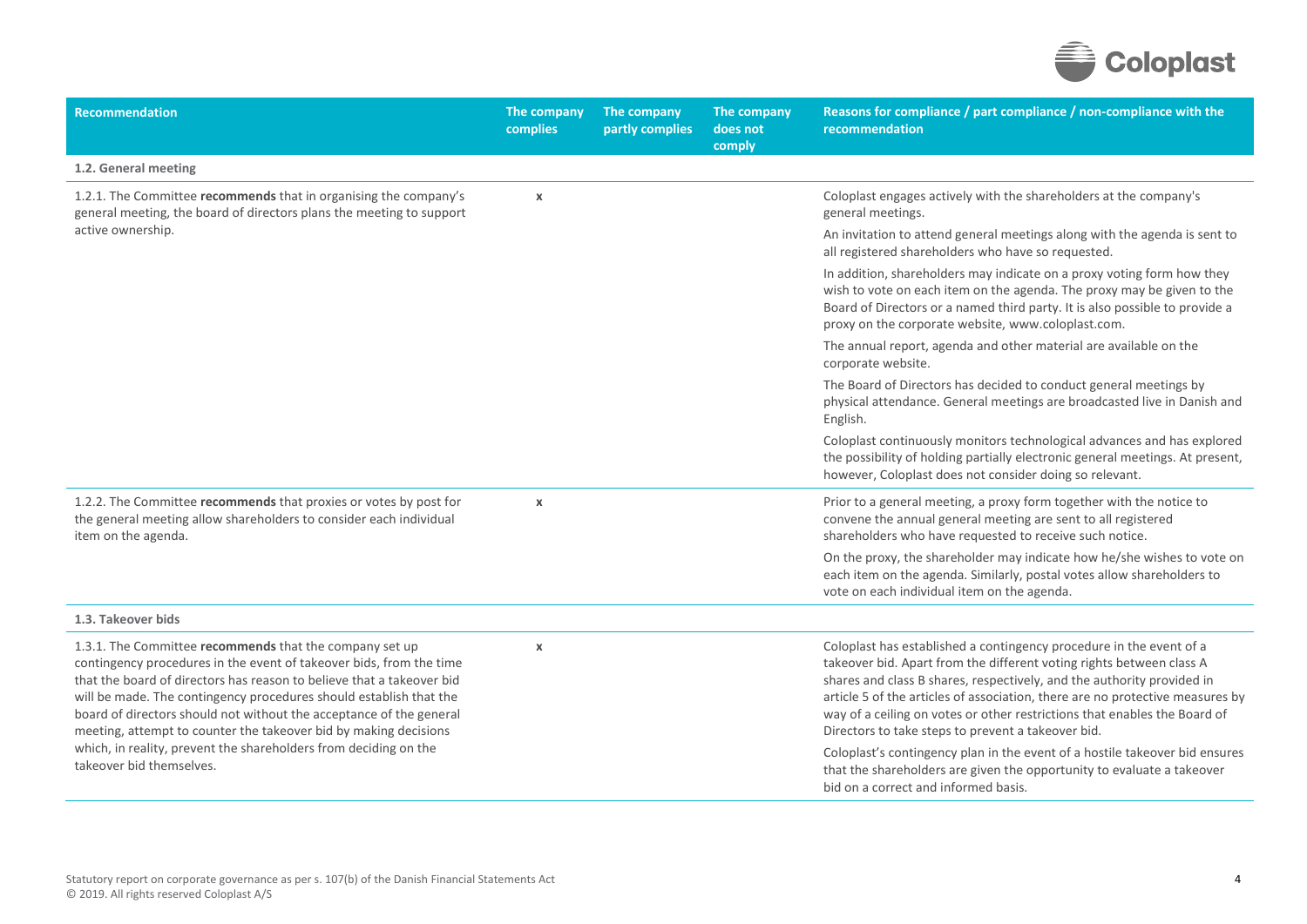

| <b>Recommendation</b>                                                                                                                                                                                                                                                                                                                                                                 | The company<br>complies | The company<br>partly complies | The company<br>does not<br>comply | Reasons for compliance / part compliance / non-compliance with the<br>recommendation                                                                                                                                                                                                                                                                                                                                                       |
|---------------------------------------------------------------------------------------------------------------------------------------------------------------------------------------------------------------------------------------------------------------------------------------------------------------------------------------------------------------------------------------|-------------------------|--------------------------------|-----------------------------------|--------------------------------------------------------------------------------------------------------------------------------------------------------------------------------------------------------------------------------------------------------------------------------------------------------------------------------------------------------------------------------------------------------------------------------------------|
| 2. Tasks and responsibilities of the board of directors                                                                                                                                                                                                                                                                                                                               |                         |                                |                                   |                                                                                                                                                                                                                                                                                                                                                                                                                                            |
| 2.1. Overall tasks and responsibilities                                                                                                                                                                                                                                                                                                                                               |                         |                                |                                   |                                                                                                                                                                                                                                                                                                                                                                                                                                            |
| 2.1.1. The Committee recommends that at least once annually the<br>board of directors consider the matters that should be included in the                                                                                                                                                                                                                                             | $\pmb{\chi}$            |                                |                                   | Each year, the Board of Directors defines the matters which form part of<br>the Board's performance of its work.                                                                                                                                                                                                                                                                                                                           |
| board's performance of its work.                                                                                                                                                                                                                                                                                                                                                      |                         |                                |                                   | Rules of procedure have been prepared for Coloplast's Board of Directors.<br>These rules are reviewed annually by the full Board to ensure that they<br>are up to date and match current needs.                                                                                                                                                                                                                                            |
|                                                                                                                                                                                                                                                                                                                                                                                       |                         |                                |                                   | The rules of procedure for both the Board of Directors and the Executive<br>Management contain a description of the most important tasks, including<br>tasks related to the financial and managerial control of the company, and<br>the supervision of the company's organisation, day-to-day management<br>and results.                                                                                                                   |
|                                                                                                                                                                                                                                                                                                                                                                                       |                         |                                |                                   | At least once a year the Board of Directors considers whether the<br>company is properly organised and whether the necessary qualifications<br>and financial resources are in place for the company to achieve its<br>strategic objectives.                                                                                                                                                                                                |
| 2.1.2. The Committee recommends that at least once annually, the                                                                                                                                                                                                                                                                                                                      | $\pmb{\chi}$            |                                |                                   | A strategy meeting is normally held once a year.                                                                                                                                                                                                                                                                                                                                                                                           |
| board of directors consider the overall strategy of the company with a<br>view to ensuring value creation in the company.                                                                                                                                                                                                                                                             |                         |                                |                                   | Based on the recommendation of the Executive Management, the Board<br>of Directors determines Coloplast's overall objectives, strategies and<br>action plans and approves the main principles of the forecasts prepared<br>by the Executive Management.                                                                                                                                                                                    |
|                                                                                                                                                                                                                                                                                                                                                                                       |                         |                                |                                   | The Board of Directors and the Executive Management review and<br>determine the company's strategic objectives at least once a year.                                                                                                                                                                                                                                                                                                       |
|                                                                                                                                                                                                                                                                                                                                                                                       |                         |                                |                                   | The Board of Directors holds at least five board meetings a year in which<br>all issues relating to the overall development of the company are<br>discussed.                                                                                                                                                                                                                                                                               |
| 2.1.3. The Committee recommends that the board of directors ensure<br>that the company has a capital and share structure which supports<br>that the strategy and long-term value creation of the company are in<br>the interest of the shareholders and the company, and that the board<br>of directors explain this in the management commentary and/or on<br>the company's website. | $\pmb{\chi}$            |                                |                                   | The Board of Directors regularly reviews the company's capital and share<br>structure and considers whether it is consistent with the interests of the<br>company and the shareholders. The assessment of the capital and share<br>structure includes an assessment of the company's credit rating and the<br>possibility of allocating a positive cash flow towards share buyback or<br>increasing the pay-out ratio to the shareholders. |
|                                                                                                                                                                                                                                                                                                                                                                                       |                         |                                |                                   | Coloplast has two share classes: 18 million class A shares entitling the<br>holders to ten votes per A share and 198 million class B shares entitling<br>the holders to one vote per B share. Both share classes have a<br>denomination of DKK 1 per share. Coloplast's class B shares were listed on                                                                                                                                      |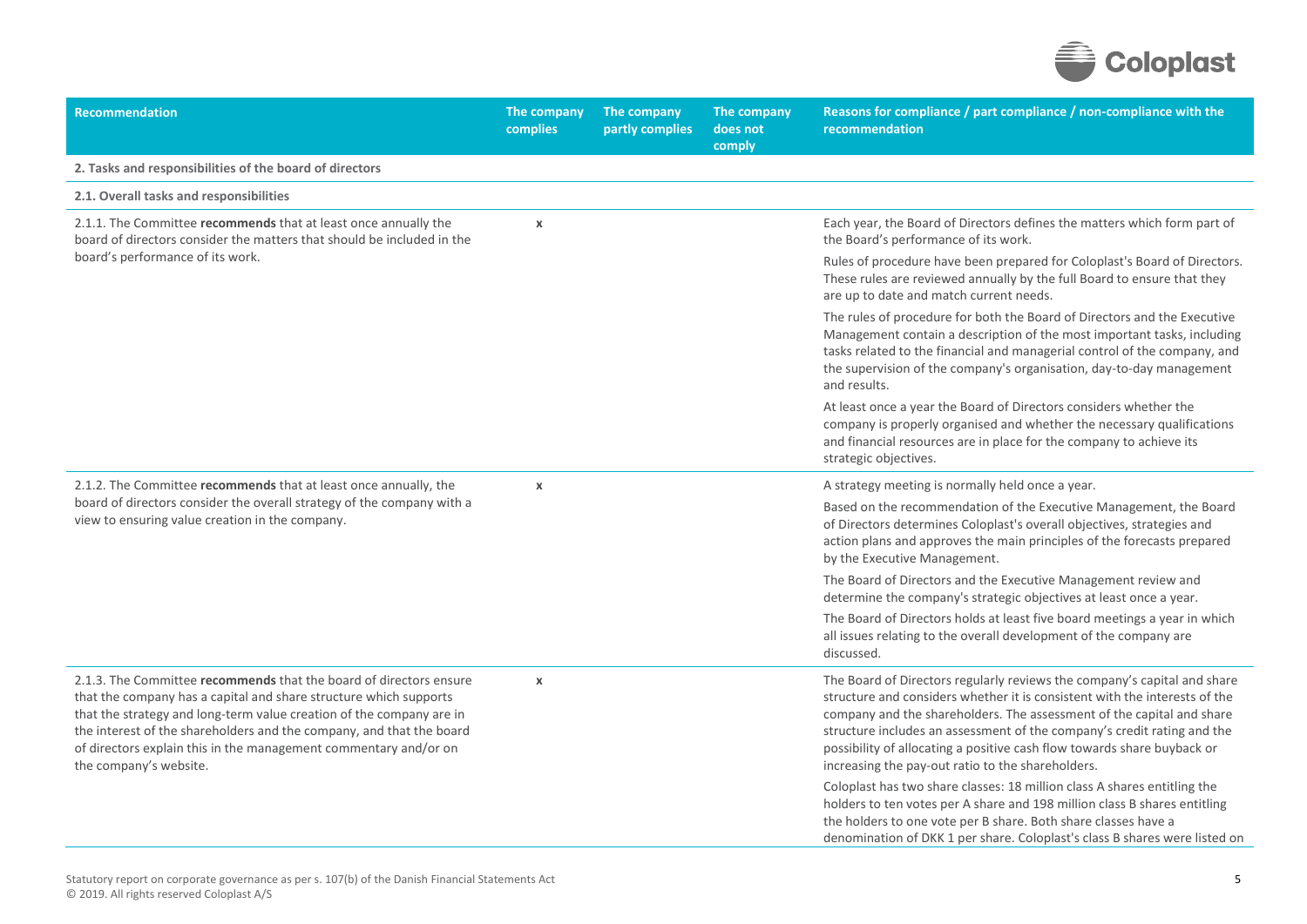

| <b>Recommendation</b>                                                                                                                                                                                         | The company<br>complies | The company<br>partly complies | The company<br>does not<br>comply | Reasons for compliance / part compliance / non-compliance with the<br>recommendation                                                                                                                                                                                                                                                                                                           |
|---------------------------------------------------------------------------------------------------------------------------------------------------------------------------------------------------------------|-------------------------|--------------------------------|-----------------------------------|------------------------------------------------------------------------------------------------------------------------------------------------------------------------------------------------------------------------------------------------------------------------------------------------------------------------------------------------------------------------------------------------|
|                                                                                                                                                                                                               |                         |                                |                                   | the Copenhagen Stock Exchange in 1983, whereas the class A shares are<br>non-negotiable instruments.                                                                                                                                                                                                                                                                                           |
|                                                                                                                                                                                                               |                         |                                |                                   | Any change in ownership of class A shares requires the consent of the<br>Board of Directors.                                                                                                                                                                                                                                                                                                   |
|                                                                                                                                                                                                               |                         |                                |                                   | The composition of shareholders in the two categories is disclosed in each<br>annual report. The Board of Directors considers that this share structure<br>has supported and continues to support Coloplast's development and<br>maintaining this structure will benefit all the company's shareholders.                                                                                       |
| 2.1.4. The Committee recommends that the board of directors<br>annually review and approve guidelines for the executive board; this<br>includes establishing requirements for the executive board's reporting | $\pmb{\chi}$            |                                |                                   | Rules of procedure for the Executive Management set out the<br>requirements for the Executive Management's reporting to the Board of<br>Directors as well as for other communication between the two bodies.                                                                                                                                                                                   |
| to the board of directors.                                                                                                                                                                                    |                         |                                |                                   | The rules of procedure are reviewed annually.                                                                                                                                                                                                                                                                                                                                                  |
|                                                                                                                                                                                                               |                         |                                |                                   | The Board of Directors reviews and considers, on a quarterly basis, the<br>conclusions and recommendations submitted by the Executive<br>Management.                                                                                                                                                                                                                                           |
| 2.1.5. The Committee recommends that at least once annually, the<br>board of directors discuss the composition, developments, risks and<br>succession plans of the executive board.                           | $\pmb{\chi}$            |                                |                                   | Coloplast has established a remuneration and nomination committee. The<br>committee evaluates the composition of the Executive Management and<br>succession plans for each member of the Executive Management and<br>submits its recommendations to the Board of Directors.                                                                                                                    |
|                                                                                                                                                                                                               |                         |                                |                                   | At least once a year the Board of Directors discuss the composition,<br>developments, risks and succession plans of the Executive Management in<br>light of the recommendations of the remuneration and nomination<br>committee. The composition, developments, risks and succession plans of<br>the Executive Management are also discussed as part of the Board's<br>annual self-evaluation. |
|                                                                                                                                                                                                               |                         |                                |                                   | <b>Risk management</b>                                                                                                                                                                                                                                                                                                                                                                         |
|                                                                                                                                                                                                               |                         |                                |                                   | The management in each of Coloplast's individual business units and staff<br>functions is responsible for identifying and managing risks in their part of<br>the organisation. The most significant risks are reported quarterly to<br>Corporate Risk Management.                                                                                                                              |
|                                                                                                                                                                                                               |                         |                                |                                   | The reporting process together with interviews with selected employees<br>form the basis for the quarterly risk update to the Executive Management<br>and the Board of Directors.                                                                                                                                                                                                              |
|                                                                                                                                                                                                               |                         |                                |                                   | The Executive Management is responsible for the company's overall<br>approach to risk taking and for aligning this approach with Coloplast's<br>overall strategies and policies.                                                                                                                                                                                                               |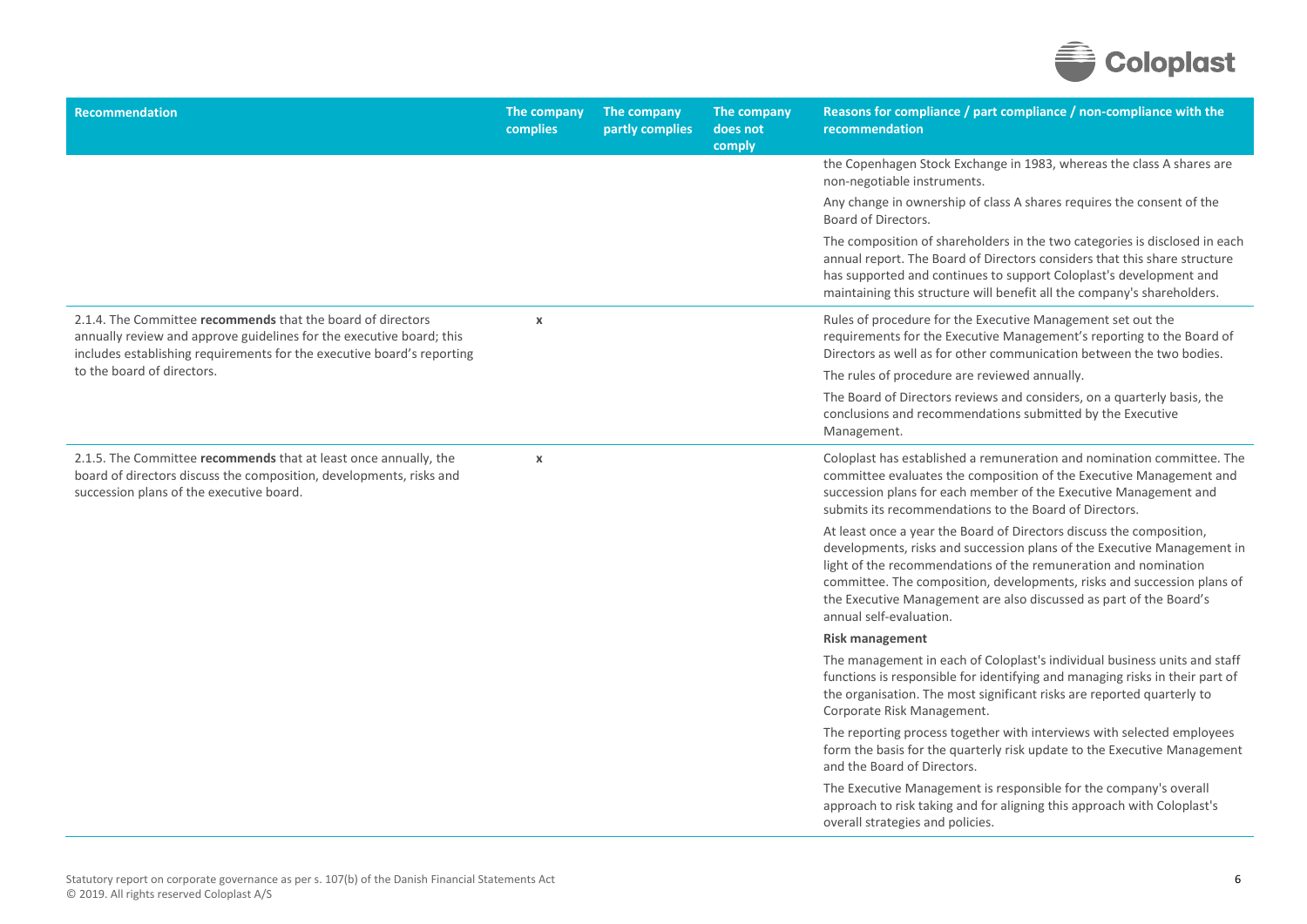

| Recommendation                                                                                                                                                                                                                                                                                                                                                                                                                                                                                                                                                                  | The company<br>complies | The company<br>partly complies | The company<br>does not<br>comply | Reasons for compliance / part compliance / non-compliance with the<br>recommendation                                                                                                                                                                                                                                                                                                                                                        |
|---------------------------------------------------------------------------------------------------------------------------------------------------------------------------------------------------------------------------------------------------------------------------------------------------------------------------------------------------------------------------------------------------------------------------------------------------------------------------------------------------------------------------------------------------------------------------------|-------------------------|--------------------------------|-----------------------------------|---------------------------------------------------------------------------------------------------------------------------------------------------------------------------------------------------------------------------------------------------------------------------------------------------------------------------------------------------------------------------------------------------------------------------------------------|
|                                                                                                                                                                                                                                                                                                                                                                                                                                                                                                                                                                                 |                         |                                |                                   | The Executive Management is also responsible for validating projects and<br>activities in response to the most significant risks.                                                                                                                                                                                                                                                                                                           |
| 2.2. Corporate social responsibility                                                                                                                                                                                                                                                                                                                                                                                                                                                                                                                                            |                         |                                |                                   |                                                                                                                                                                                                                                                                                                                                                                                                                                             |
| 2.2.1. The Committee recommends that the board of directors adopt<br>policies on corporate social responsibility.                                                                                                                                                                                                                                                                                                                                                                                                                                                               | $\pmb{\chi}$            |                                |                                   | Coloplast has adopted a policy on corporate social responsibility and the<br>company reports regularly on its social, environmental and ethical efforts.                                                                                                                                                                                                                                                                                    |
|                                                                                                                                                                                                                                                                                                                                                                                                                                                                                                                                                                                 |                         |                                |                                   | Each year, Coloplast issues a report on Corporate Responsibility which is<br>published together with the annual report. The report is prepared in<br>compliance with the principles of the UN Global Compact.                                                                                                                                                                                                                               |
| 2.3. Chairman and vice-chairman of the board of directors                                                                                                                                                                                                                                                                                                                                                                                                                                                                                                                       |                         |                                |                                   |                                                                                                                                                                                                                                                                                                                                                                                                                                             |
| 2.3.1. The Committee recommends appointing a vice-chairman of the<br>board of directors, who will assume the responsibilities of the<br>chairman in the event of the chairman's absence, and who will also<br>act as effective sparring partner for the chairman.                                                                                                                                                                                                                                                                                                               | $\boldsymbol{\chi}$     |                                |                                   | The Board of Directors meets immediately after the annual general<br>meeting has concluded and elects its Chairman and Deputy Chairman. The<br>Deputy Chairman assumes the duties and powers of the Chairman in his<br>absence.                                                                                                                                                                                                             |
|                                                                                                                                                                                                                                                                                                                                                                                                                                                                                                                                                                                 |                         |                                |                                   | The rules of procedure for the Board of Directors contain a description of<br>the duties and responsibilities of the Chairman and the Deputy Chairman.                                                                                                                                                                                                                                                                                      |
| 2.3.2. The Committee recommends that, if the board of directors, in<br>exceptional cases, asks the chairman of the board of directors or other<br>board members to perform special activities for the company,<br>including briefly participating in the day-to-day management, a board<br>resolution to that effect should be passed to ensure that the board of<br>directors maintains its independent, general management and control<br>function. Resolutions on the chairman's or other board members'<br>participation in day-to-day management and the expected duration | $\pmb{\chi}$            |                                |                                   | The Chairman of the Board of Directors organises, convenes and chairs<br>board meetings to ensure efficiency in the Board's work and create the<br>best possible working conditions for the individual board members as well<br>as for the collective Board.                                                                                                                                                                                |
|                                                                                                                                                                                                                                                                                                                                                                                                                                                                                                                                                                                 |                         |                                |                                   | Neither the Chairman nor any other board member participate in the day-<br>to-day management of the company or perform any special tasks for the<br>company other than the duties as Chairman or board member,<br>respectively.                                                                                                                                                                                                             |
| hereof should be publicly announced.                                                                                                                                                                                                                                                                                                                                                                                                                                                                                                                                            |                         |                                |                                   | If the Chairman or another board member is asked to perform special<br>tasks or briefly participate in the day-to-day management of the<br>company, the Board of Directors will comply with the corporate<br>governance recommendation.                                                                                                                                                                                                     |
| 3. Composition and organisation of the board of directors                                                                                                                                                                                                                                                                                                                                                                                                                                                                                                                       |                         |                                |                                   |                                                                                                                                                                                                                                                                                                                                                                                                                                             |
| 3.1. Composition                                                                                                                                                                                                                                                                                                                                                                                                                                                                                                                                                                |                         |                                |                                   |                                                                                                                                                                                                                                                                                                                                                                                                                                             |
| 3.1.1. The Committee recommends that the board of directors<br>annually evaluate and in the management commentary, account for<br>the competencies that it must have to best perform its tasks,<br>the composition of the board of directors, and<br>the special competencies of each member.<br>$\bullet$                                                                                                                                                                                                                                                                      |                         | $\boldsymbol{\mathsf{x}}$      |                                   | It is the responsibility of the Chairman to assess whether the Board of<br>Directors overall possesses the knowledge and competencies relevant and<br>necessary to manage the company. The most important competencies<br>needed on Coloplast's Board of Directors are: economics, finance,<br>manufacturing, logistics, global sales and marketing, industry knowledge,<br>general management, innovation, legal affairs and acquisitions. |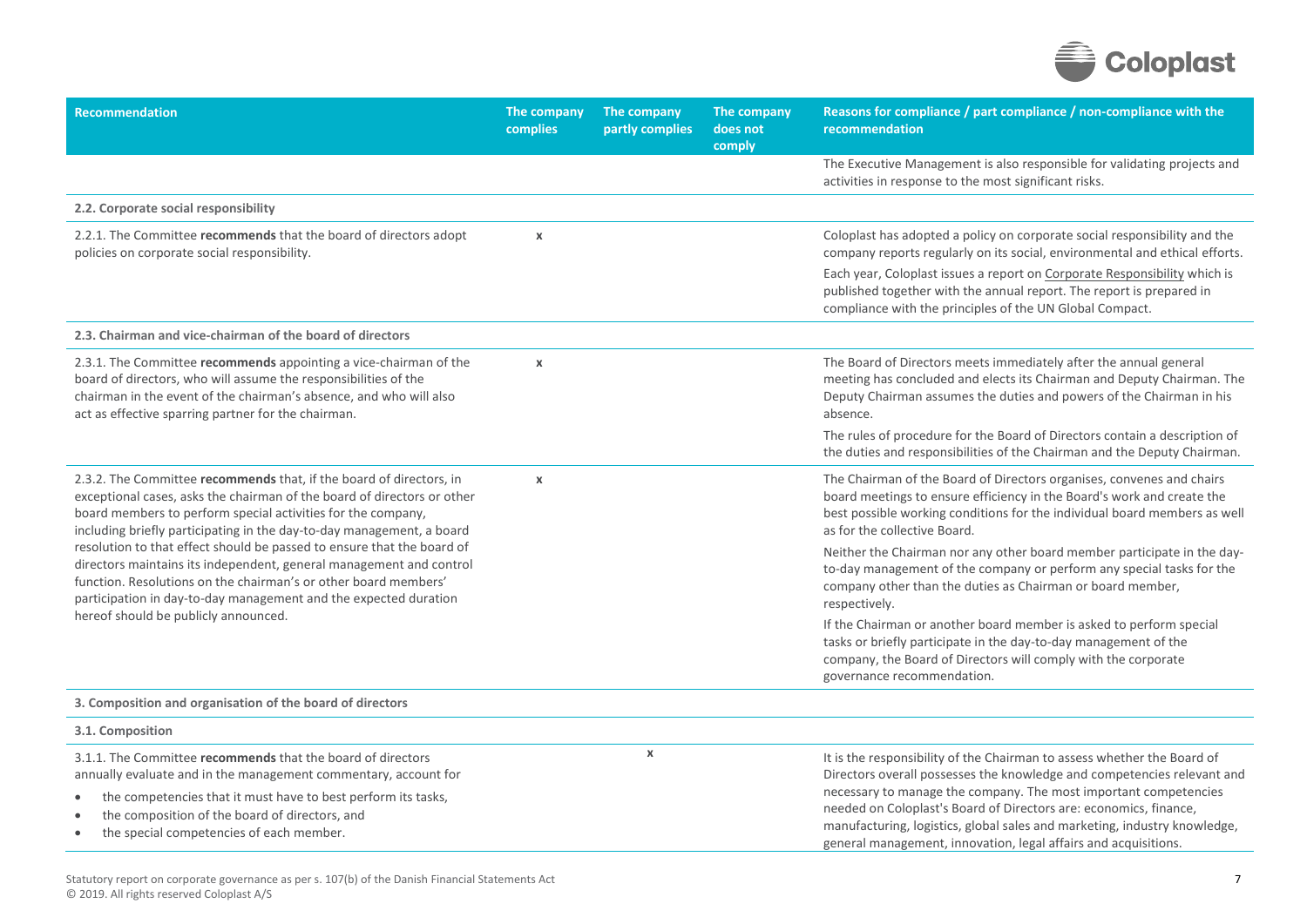

| <b>Recommendation</b>                                                                                                                                                                                                                                                                                                                                                                                                                                                                                                                                                                                                                                                                                             | The company<br>complies   | The company<br>partly complies | The company<br>does not<br>comply | Reasons for compliance / part compliance / non-compliance with the<br>recommendation                                                                                                                                                                                                                                                                                                                                                                                                                                                                                                                                                                                                                                                                                                           |
|-------------------------------------------------------------------------------------------------------------------------------------------------------------------------------------------------------------------------------------------------------------------------------------------------------------------------------------------------------------------------------------------------------------------------------------------------------------------------------------------------------------------------------------------------------------------------------------------------------------------------------------------------------------------------------------------------------------------|---------------------------|--------------------------------|-----------------------------------|------------------------------------------------------------------------------------------------------------------------------------------------------------------------------------------------------------------------------------------------------------------------------------------------------------------------------------------------------------------------------------------------------------------------------------------------------------------------------------------------------------------------------------------------------------------------------------------------------------------------------------------------------------------------------------------------------------------------------------------------------------------------------------------------|
|                                                                                                                                                                                                                                                                                                                                                                                                                                                                                                                                                                                                                                                                                                                   |                           |                                |                                   | The management report discloses the composition of and executive<br>functions held by the Board of Directors. The evaluation of competencies,<br>both individually and for the Board as a collective, is part of the annual<br>self-assessment as described in recommendation 3.5.1. The general<br>conclusions are accounted for both in the annual report, on the corporate<br>website and at the general meeting.                                                                                                                                                                                                                                                                                                                                                                           |
|                                                                                                                                                                                                                                                                                                                                                                                                                                                                                                                                                                                                                                                                                                                   |                           |                                |                                   | For further information regarding each board member reference is made<br>to the annual report which can be found on the corporate website.                                                                                                                                                                                                                                                                                                                                                                                                                                                                                                                                                                                                                                                     |
| 3.1.2. The Committee recommends that the board of directors<br>annually discuss the company's activities to ensure relevant diversity<br>at management levels and prepare and adopt a policy on diversity.<br>The policy should be published on the company's website.                                                                                                                                                                                                                                                                                                                                                                                                                                            | $\boldsymbol{\mathsf{x}}$ |                                |                                   | The Board of Directors annually discusses how to ensure relevant diversity<br>at all management levels. The Board of Directors has adopted a diversity<br>policy which is available on the corporate website.                                                                                                                                                                                                                                                                                                                                                                                                                                                                                                                                                                                  |
| 3.1.3. The Committee recommends that the selection and nomination<br>of candidates for the board of directors be carried out through a<br>thorough and transparent process approved by the board of directors.<br>When assessing its composition and nominating new candidates, the<br>board of directors should, in addition to the need for competencies<br>and qualifications, take into consideration the need for integration of<br>new talent and diversity.                                                                                                                                                                                                                                                | $\pmb{\chi}$              |                                |                                   | It is important to attract candidates to the Board of Directors who possess<br>competencies which enables the Board as a collective to carry out the<br>interests of the shareholders and the employees in the best possible<br>manner with due regard for the company's other stakeholders.<br>The Board of Directors has established a thorough and transparent<br>process for selecting and nominating candidates to the Board of Directors.<br>The Board of Directors has also established a remuneration and<br>nomination committee to assist the Board in nominating candidates to<br>the Board of Directors. This process ensures that the need for relevant<br>competencies and qualifications as well as the need for integrating new<br>talent and diversity is taken into account. |
| 3.1.4. The Committee recommends that the notice convening a<br>general meeting where the agenda includes the election of members<br>to the board of directors, include (in addition to the statutory<br>requirements) a description of the qualifications of the<br>nominated candidates, including information about the candidates':<br>other executive functions, including positions on executive<br>$\bullet$<br>boards, boards of directors and supervisory boards, including<br>board committees, in Danish and foreign enterprises, and<br>demanding organisational tasks<br>$\bullet$<br>Furthermore, it should be indicated if the candidates for the board of<br>directors are considered independent. | $\pmb{\chi}$              |                                |                                   | The CVs of each Board member are available on the corporate website.<br>Furthermore, together with the notice to convene the general meeting,<br>the Board of Directors discloses the profiles and backgrounds of the<br>candidates proposed to be elected to the Board of Directors. This applies<br>to both first-time elections and re-elections.<br>Coloplast discloses on its website and in the annual report which Board<br>members are considered to be independent.<br>At the general meeting, the Board of Directors also announces whether<br>candidates for the Board are considered to be independent.                                                                                                                                                                            |
| 3.1.5. The Committee recommends that members of the company's<br>executive board be not members of the board of directors and that a<br>resigning chief executive officer be not directly elected as chairman or<br>vice chairman for the same company.                                                                                                                                                                                                                                                                                                                                                                                                                                                           |                           | $\pmb{\chi}$                   |                                   | None of the members of Executive Management are members of the<br>company's Board of Directors.<br>Upon resigning as chief executive officer of the company, Lars Rasmussen<br>was elected to the Board of Directors at the general meeting in December                                                                                                                                                                                                                                                                                                                                                                                                                                                                                                                                        |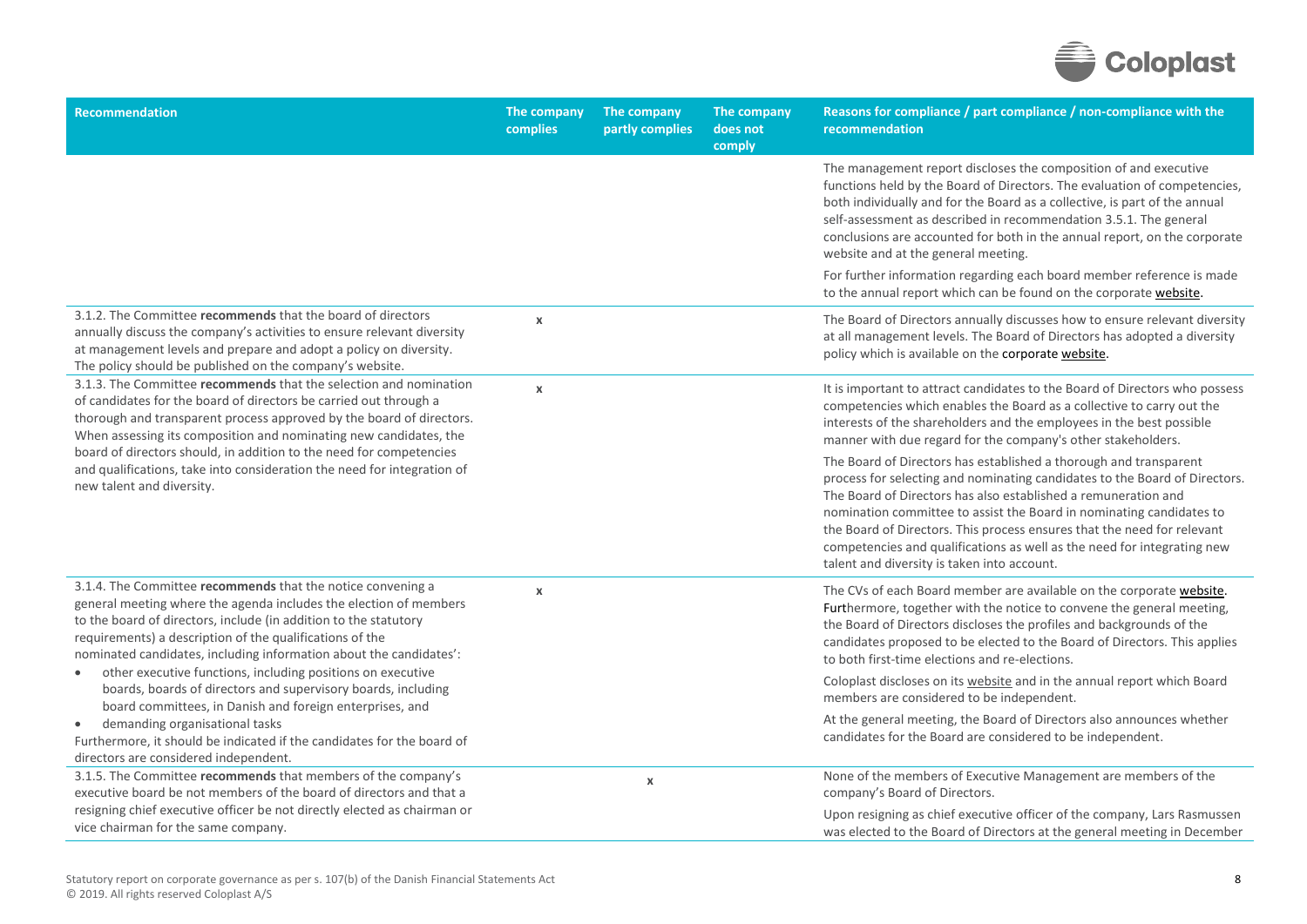

| <b>Recommendation</b>                                                                                                                                                                                                                                                                                       | The company<br>complies | The company<br>partly complies | The company<br>does not<br>comply | Reasons for compliance / part compliance / non-compliance with the<br>recommendation                                                                                                                                                                                                                                                                                                                                 |
|-------------------------------------------------------------------------------------------------------------------------------------------------------------------------------------------------------------------------------------------------------------------------------------------------------------|-------------------------|--------------------------------|-----------------------------------|----------------------------------------------------------------------------------------------------------------------------------------------------------------------------------------------------------------------------------------------------------------------------------------------------------------------------------------------------------------------------------------------------------------------|
|                                                                                                                                                                                                                                                                                                             |                         |                                |                                   | 2018 and subsequently the Board of Directors elected Lars Rasmussen as<br>Chairman of the Board.                                                                                                                                                                                                                                                                                                                     |
|                                                                                                                                                                                                                                                                                                             |                         |                                |                                   | The Board of Directors considers it in the best interest of the shareholders<br>to appoint Lars Rasmussen as Chairman of the Board to ensure a seamless<br>transition. Further, by appointing Lars Rasmussen as Chairman of the<br>Board, the Board of Directors believes that the company maximises the<br>benefits of Lars Rasmussen's in-depth knowledge of the company and the<br>industry in which it operates. |
| 3.1.6. The Committee recommends that members of the board of<br>directors elected by the general meeting be up for election every year<br>at the annual general meeting.                                                                                                                                    | $\pmb{\chi}$            |                                |                                   | The company's articles of association provide that all shareholder-elected<br>Board members are up for election every year.                                                                                                                                                                                                                                                                                          |
| 3.2. Independence of the board of directors                                                                                                                                                                                                                                                                 |                         |                                |                                   |                                                                                                                                                                                                                                                                                                                                                                                                                      |
| 3.2.1. The Committee recommends that at least half of the members<br>of the board of directors elected by the general meeting be<br>independent persons, in order for the board of directors to be able to<br>act independently of special interests.<br>To be considered independent, this person may not: | $\boldsymbol{\chi}$     |                                |                                   | In Coloplast, the majority of the Board members elected by the general<br>meeting are independent. The Board members elected by the employees<br>are, by virtue of their employment with the company, not considered<br>independent.<br>At Coloplast, no Board member is also a member of the Executive<br>Management.                                                                                               |
| be or within the past five years have been a member of the<br>$\bullet$                                                                                                                                                                                                                                     |                         |                                |                                   |                                                                                                                                                                                                                                                                                                                                                                                                                      |
| executive board or senior staff member in the company, a<br>subsidiary or an associated company,                                                                                                                                                                                                            |                         |                                |                                   |                                                                                                                                                                                                                                                                                                                                                                                                                      |
| within the last five years, have received significant remuneration<br>$\bullet$<br>from the company/group, a subsidiary or an associated company<br>in a different capacity than as member of the board of directors,                                                                                       |                         |                                |                                   |                                                                                                                                                                                                                                                                                                                                                                                                                      |
| represent or be associated with a controlling shareholder,<br>$\bullet$                                                                                                                                                                                                                                     |                         |                                |                                   |                                                                                                                                                                                                                                                                                                                                                                                                                      |
| within the past year, have had significant business relations (e.g.<br>$\bullet$<br>personally or indirectly as partner or employee, shareholder,<br>customer, supplier or member of management in companies<br>with corresponding connection) with the company, a subsidiary<br>or an associated company,  |                         |                                |                                   |                                                                                                                                                                                                                                                                                                                                                                                                                      |
| be or within the past three years have been employed or been a<br>partner in the same company as the auditor elected by the<br>general meeting,                                                                                                                                                             |                         |                                |                                   |                                                                                                                                                                                                                                                                                                                                                                                                                      |
| be part of the executive management in a company with cross-<br>$\bullet$                                                                                                                                                                                                                                   |                         |                                |                                   |                                                                                                                                                                                                                                                                                                                                                                                                                      |
| management representation in the company,<br>have been a member of the board of directors for more than 12<br>$\bullet$                                                                                                                                                                                     |                         |                                |                                   |                                                                                                                                                                                                                                                                                                                                                                                                                      |
| years, or                                                                                                                                                                                                                                                                                                   |                         |                                |                                   |                                                                                                                                                                                                                                                                                                                                                                                                                      |
| be a close relative of persons who are not considered<br>independent.                                                                                                                                                                                                                                       |                         |                                |                                   |                                                                                                                                                                                                                                                                                                                                                                                                                      |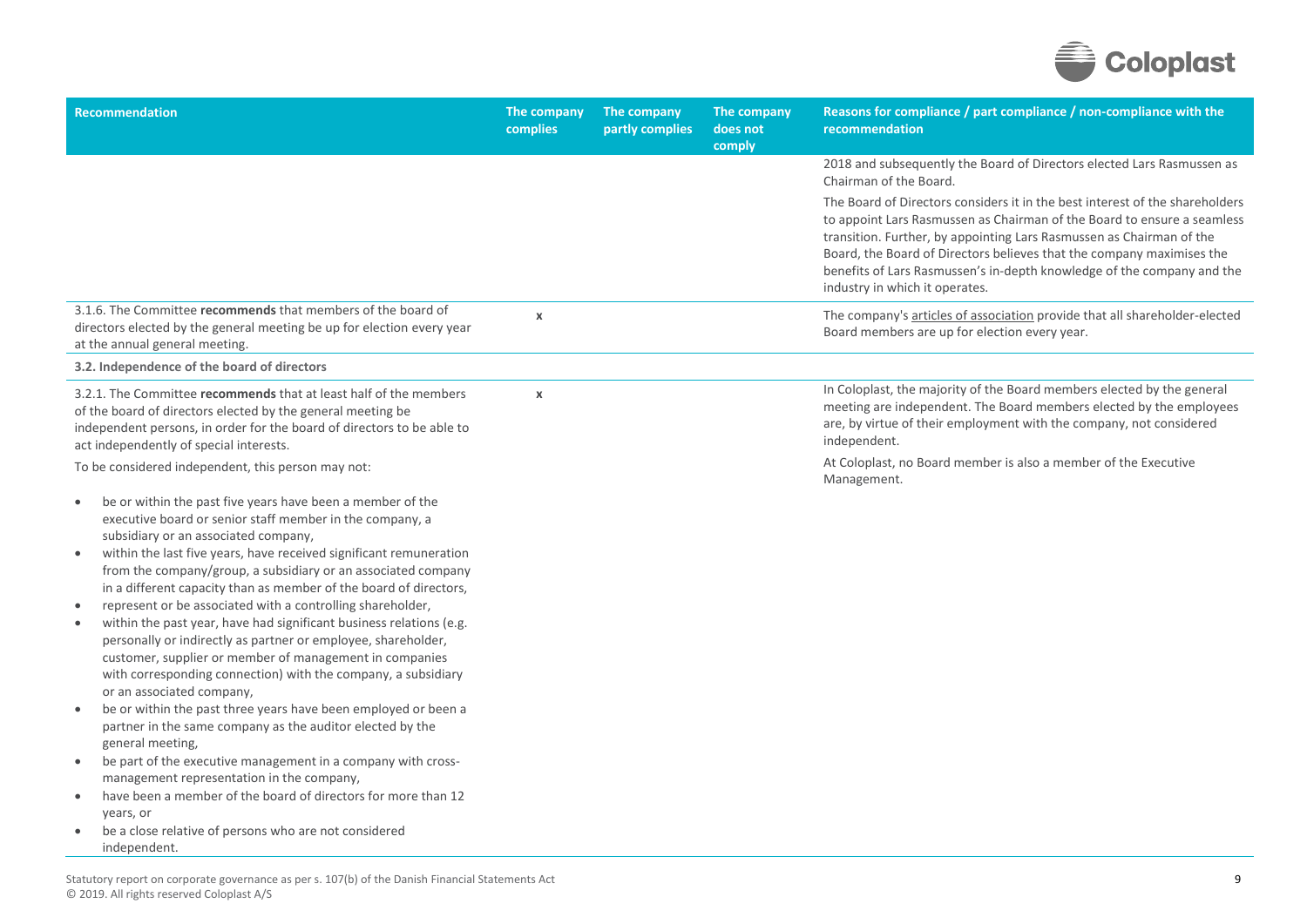

| Recommendation                                                                                                                                                                                                                                                                                                                                                                                                                                                                                                                                                                                                                                                                                                                                                                                                                                                                                                                                                                                                                                                                                                                                                                                                              | The company<br>complies   | The company<br>partly complies | The company<br>does not<br>comply | Reasons for compliance / part compliance / non-compliance with the<br>recommendation                                                                                                                                                                                                                                                                                                                                                                                                                                                                                                                                                                                                                                                                                                                                                                                                                                                                                              |
|-----------------------------------------------------------------------------------------------------------------------------------------------------------------------------------------------------------------------------------------------------------------------------------------------------------------------------------------------------------------------------------------------------------------------------------------------------------------------------------------------------------------------------------------------------------------------------------------------------------------------------------------------------------------------------------------------------------------------------------------------------------------------------------------------------------------------------------------------------------------------------------------------------------------------------------------------------------------------------------------------------------------------------------------------------------------------------------------------------------------------------------------------------------------------------------------------------------------------------|---------------------------|--------------------------------|-----------------------------------|-----------------------------------------------------------------------------------------------------------------------------------------------------------------------------------------------------------------------------------------------------------------------------------------------------------------------------------------------------------------------------------------------------------------------------------------------------------------------------------------------------------------------------------------------------------------------------------------------------------------------------------------------------------------------------------------------------------------------------------------------------------------------------------------------------------------------------------------------------------------------------------------------------------------------------------------------------------------------------------|
| Even if a member of the board of directors is not covered by the<br>above criteria, certain conditions may exist that will lead the board of<br>directors to decide that one or more members cannot be regarded as<br>independent.                                                                                                                                                                                                                                                                                                                                                                                                                                                                                                                                                                                                                                                                                                                                                                                                                                                                                                                                                                                          |                           |                                |                                   |                                                                                                                                                                                                                                                                                                                                                                                                                                                                                                                                                                                                                                                                                                                                                                                                                                                                                                                                                                                   |
| 3.3. Members of the board of directors and the number of other management functions                                                                                                                                                                                                                                                                                                                                                                                                                                                                                                                                                                                                                                                                                                                                                                                                                                                                                                                                                                                                                                                                                                                                         |                           |                                |                                   |                                                                                                                                                                                                                                                                                                                                                                                                                                                                                                                                                                                                                                                                                                                                                                                                                                                                                                                                                                                   |
| 3.3.1. The Committee recommends that each member of the board of<br>directors assess the expected time commitment for each function so<br>that the member does not take on more functions than he/she can<br>complete at a satisfactory level for the company.                                                                                                                                                                                                                                                                                                                                                                                                                                                                                                                                                                                                                                                                                                                                                                                                                                                                                                                                                              | $\boldsymbol{\mathsf{x}}$ |                                |                                   | Each Board member's directorships in other Danish and foreign<br>companies are disclosed on the company's website and in the annual<br>report.<br>As part of the annual self-assessment, each Board member must consider<br>the expected time commitment associated with being a Board member in<br>Coloplast. If a Board member wishes to take on additional directorships,                                                                                                                                                                                                                                                                                                                                                                                                                                                                                                                                                                                                      |
| 3.3.2. The Committee recommends that the management<br>commentary, in addition to the provisions laid down by legislation,<br>includes the following information about the members of the board of<br>directors:<br>the position of the relevant person,<br>the age and gender of the person in question,<br>the person's competencies and qualifications that are relevant to<br>$\bullet$<br>the company,<br>whether the member is considered independent,<br>the member's date of appointment to the board of directors,<br>$\bullet$<br>expiry of the current election term,<br>$\bullet$<br>the member's participation in the meetings of the board of<br>directors and committee meetings,<br>other management functions, including memberships in<br>$\bullet$<br>executive boards, boards of directors, and supervisory boards,<br>including board committees in Danish and foreign enterprises<br>and demanding organisational tasks, and<br>the number of shares, options, warrants and similar owned by<br>the member in the company, and other group companies of the<br>company, as well as changes to the member's portfolio of the<br>mentioned securities which have occurred during the financial<br>year. |                           | $\pmb{\chi}$                   |                                   | this is done only after a prior discussion with the Chairman of the Board.<br>The management report in the company's annual report includes<br>information which Coloplast deems relevant, including (i) the position of<br>each Board member (ii) the age and gender of each Board member, (iii)<br>the competencies and qualifications for each Board member (iv) whether<br>each Board member is considered independent, (v) when the Board<br>member was first elected to the Board of Directors, (vi) the expiry of the<br>current election term, (vii) the average attendance rate in percentages by<br>Board members elected at the general meeting and attendance in<br>committee meetings and (viii) other relevant management functions of<br>the Board members.<br>The Remuneration Report lists the number of Coloplast shares owned by<br>each Board member, as well as changes to the Board member's<br>shareholding which have occurred during the financial year. |
| 3.3.3. The Committee recommends that the annual evaluation<br>procedure, cf. section 3.5, include an evaluation of what is regarded as<br>a reasonable level for the number of other management functions,                                                                                                                                                                                                                                                                                                                                                                                                                                                                                                                                                                                                                                                                                                                                                                                                                                                                                                                                                                                                                  | $\pmb{\chi}$              |                                |                                   | The annual self-assessment of the Board of Directors includes an<br>evaluation of what is regarded as a reasonable level for the number of<br>other management functions.                                                                                                                                                                                                                                                                                                                                                                                                                                                                                                                                                                                                                                                                                                                                                                                                         |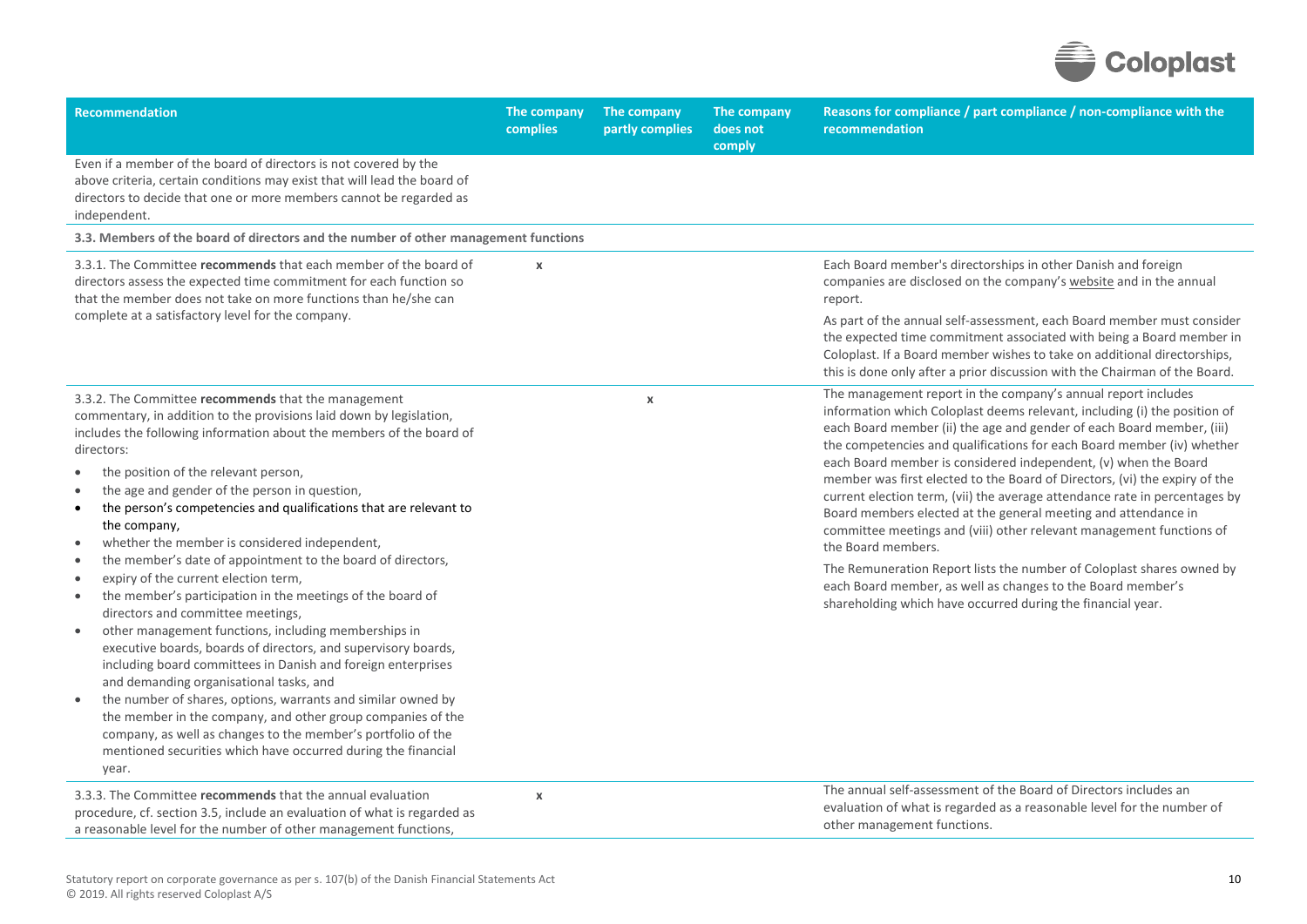

| <b>Recommendation</b>                                                                                                                                                                                                                                                                                                                                                                                                                                                                                     | The company<br>complies   | The company<br>partly complies | The company<br>does not<br>comply | Reasons for compliance / part compliance / non-compliance with the<br>recommendation                                                                                                                                                                                                                                                                                                                                                                                                                                                                |
|-----------------------------------------------------------------------------------------------------------------------------------------------------------------------------------------------------------------------------------------------------------------------------------------------------------------------------------------------------------------------------------------------------------------------------------------------------------------------------------------------------------|---------------------------|--------------------------------|-----------------------------------|-----------------------------------------------------------------------------------------------------------------------------------------------------------------------------------------------------------------------------------------------------------------------------------------------------------------------------------------------------------------------------------------------------------------------------------------------------------------------------------------------------------------------------------------------------|
| where the number, level and complexity of the other individual<br>management functions are taken into account.                                                                                                                                                                                                                                                                                                                                                                                            |                           |                                |                                   |                                                                                                                                                                                                                                                                                                                                                                                                                                                                                                                                                     |
| 3.4. Board committees                                                                                                                                                                                                                                                                                                                                                                                                                                                                                     |                           |                                |                                   |                                                                                                                                                                                                                                                                                                                                                                                                                                                                                                                                                     |
| 3.4.1. The Committee recommends that the company publish the<br>following on the company's website:<br>the terms of reference of the board committees,<br>the most important activities of the committees during the year<br>and the number of meetings held by each committee, and<br>the names of the members of each committee, including the<br>chairmen of the committees, as well as information regarding<br>which members are independent members and which members<br>have special competencies. | $\boldsymbol{\mathsf{x}}$ |                                |                                   | On the corporate website, Coloplast discloses the terms of reference of<br>the audit committee and the remuneration and nomination committee,<br>respectively, the most important activities of and the number of meetings<br>held by each committee, the members of each committee including the<br>chairman and information on independence.                                                                                                                                                                                                      |
| 3.4.2. The Committee recommends that a majority of the members of<br>a board committee be independent.                                                                                                                                                                                                                                                                                                                                                                                                    |                           | $\pmb{\chi}$                   |                                   | Coloplast has established an audit committee consisting of four board<br>members. Three are considered independent, one is not considered<br>independent.<br>In addition, Coloplast has established a remuneration and nomination<br>committee consisting of three board members, the majority of which are<br>considered non-independent. The Board of Directors has considered the<br>composition of the remuneration and nomination committee and finds<br>that the current composition best covers the competencies needed in the<br>committee. |
| 3.4.3. The Committee recommends that the members of the board of<br>directors set up among its members an audit committee and that a<br>chairman is appointed who is not the chairman of the board of<br>directors.                                                                                                                                                                                                                                                                                       | $\mathbf x$               |                                |                                   | Coloplast has established an audit committee. The chairman of the audit<br>committee is not the Chairman of the Board of Directors.                                                                                                                                                                                                                                                                                                                                                                                                                 |
| 3.4.4. The Committee recommends that, prior to the approval of the<br>annual report and other financial reports, the audit committee<br>monitors and reports to the board of directors about:<br>significant accounting policies,<br>significant accounting estimates,<br>related party transactions, and<br>uncertainties and risks, including in relation to the outlook for the<br>$\bullet$<br>current year.                                                                                          | $\pmb{\chi}$              |                                |                                   | The functions and duties of the audit committee are described in the<br>committee's terms of reference, which is available on the corporate<br>website. The planning of the audit committee's tasks, including reporting<br>to the Board of Directors, complies with the recommendations. For<br>interim financial reports, the Board of Directors completes the described<br>actions that are otherwise handled by the Audit Committee.                                                                                                            |
| 3.4.5. The Committee recommends that the audit committee:<br>annually assesses the need for an internal audit function and, in<br>$\bullet$<br>such a case, presents mandates and recommendations on                                                                                                                                                                                                                                                                                                      | $\pmb{\chi}$              |                                |                                   | Once a year, the audit committee assesses the need for an internal audit<br>function.                                                                                                                                                                                                                                                                                                                                                                                                                                                               |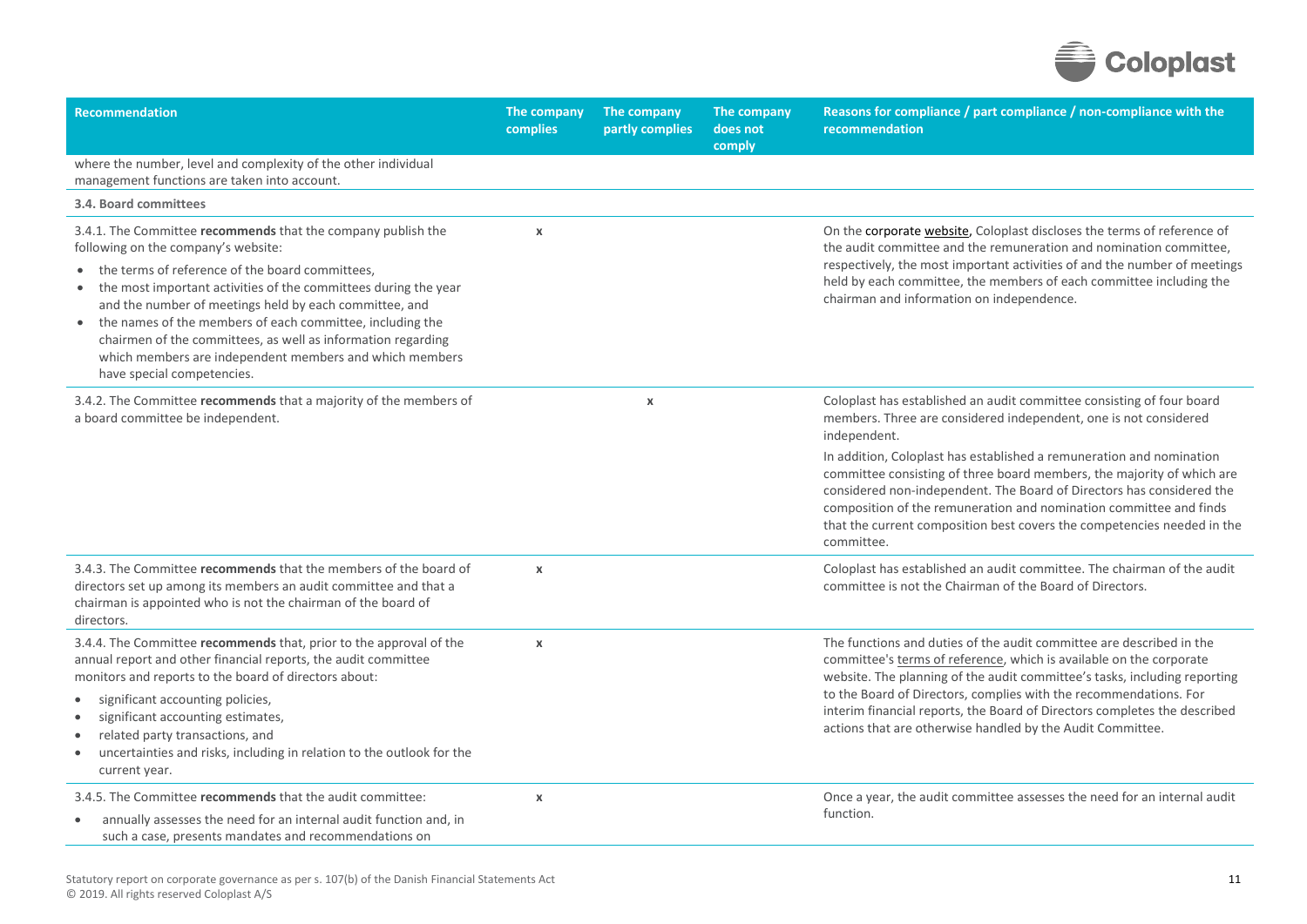

| <b>Recommendation</b>                                                                                                                                                                                                                                                                                                                                                                                                                                                                                                                                                                                                                                                                                                                                                                                                                                                                                                                                                                                                                                                                                                                                          | The company<br>complies   | The company<br>partly complies | The company<br>does not<br>comply | Reasons for compliance / part compliance / non-compliance with the<br>recommendation                                                                                                                                                                                                                                                                                                                                                                                                                                                                                                                                                                                 |
|----------------------------------------------------------------------------------------------------------------------------------------------------------------------------------------------------------------------------------------------------------------------------------------------------------------------------------------------------------------------------------------------------------------------------------------------------------------------------------------------------------------------------------------------------------------------------------------------------------------------------------------------------------------------------------------------------------------------------------------------------------------------------------------------------------------------------------------------------------------------------------------------------------------------------------------------------------------------------------------------------------------------------------------------------------------------------------------------------------------------------------------------------------------|---------------------------|--------------------------------|-----------------------------------|----------------------------------------------------------------------------------------------------------------------------------------------------------------------------------------------------------------------------------------------------------------------------------------------------------------------------------------------------------------------------------------------------------------------------------------------------------------------------------------------------------------------------------------------------------------------------------------------------------------------------------------------------------------------|
| selecting, appointing and removing the head of any internal audit<br>function and on the budget of the internal audit function,<br>ensure that if an internal audit has been established, a<br>description of its functions is approved by the board of directors,<br>ensure that if an internal audit has been established, adequate<br>$\bullet$<br>resources and competencies are allocated to carry out the work,<br>and<br>monitor the executive board's follow-up on the conclusions and<br>$\bullet$<br>recommendations of the internal audit function.                                                                                                                                                                                                                                                                                                                                                                                                                                                                                                                                                                                                 |                           |                                |                                   | Based on the recommendation from the audit committee, the Board of<br>Directors reviews, at least once a year, the adequacy of the internal<br>control systems.<br>The Board of Directors has assessed that the size and complexity of the<br>company currently do not necessitate the establishment of an internal<br>audit function.                                                                                                                                                                                                                                                                                                                               |
| 3.4.6. The Committee recommends that the board of directors<br>establish a nomination committee, which is at least, responsible for<br>the following preparatory tasks:<br>describing the qualifications required by the board of directors<br>$\bullet$<br>and the executive board and for a given position, indicating the<br>time expected to be spent carrying out a specific position, as well<br>as assessing the competencies, knowledge and experience found<br>in the two governing bodies,<br>annually assessing the structure, size, composition and results of<br>$\bullet$<br>the board of directors and the executive board and recommend<br>any changes to the board of directors,<br>annually assessing the competencies, knowledge, experience and<br>succession of the individual members of management, and report<br>to the board of directors in this respect,<br>recommending candidates for the board of directors and the<br>$\bullet$<br>executive board, and<br>proposing an action plan to the board of directors on the future<br>$\bullet$<br>composition of the board of directors, including proposals for<br>specific changes. | $\mathbf x$               |                                |                                   | Coloplast has established a joint remuneration and nomination<br>committee. The committee has stand-alone meetings on assignments<br>within the responsibility of a nomination committee and a remuneration<br>committee, respectively, and thus de facto functions as two committees<br>with overlapping members.<br>The functions and duties of the remuneration and nomination committee<br>are described in the committee's terms of reference, which is available on<br>the corporate website. The planning of the remuneration and nomination<br>committee's tasks, including reporting to the Board of Directors, complies<br>with the recommendations.       |
| 3.4.7. The Committee recommends that the board of directors<br>establish a remuneration committee, which is at least, responsible for<br>the following preparatory tasks:<br>• recommending the remuneration policy (including the "General<br>Guidelines for incentive-based Remuneration") to the board of<br>directors and the executive board for approval by the board of<br>directors prior to approval by the general meeting,<br>making proposals to the board of directors on remuneration for<br>members of the board of directors and the executive board, as<br>well as ensuring that the remuneration is in compliance with the<br>company's remuneration policy and the assessment of the<br>performance of the persons concerned. The committee should<br>Statutory report on corporate governance as per s. 107(b) of the Danish Financial Statements Act                                                                                                                                                                                                                                                                                      | $\boldsymbol{\mathsf{x}}$ |                                |                                   | Coloplast has established a joint remuneration and nomination<br>committee. The committee has stand-alone meetings on assignments<br>within the responsibility of a nomination committee and a remuneration<br>committee, respectively, and thus de facto functions as two committees<br>with overlapping members.<br>The functions and duties of the remuneration and nomination committee<br>are described in the committee's terms of reference, which is available on<br>the corporate website. The planning of the remuneration and nomination<br>committee's tasks, including reporting to the Board of Directors, complies<br>with the recommendations.<br>12 |

© 2019. All rights reserved Coloplast A/S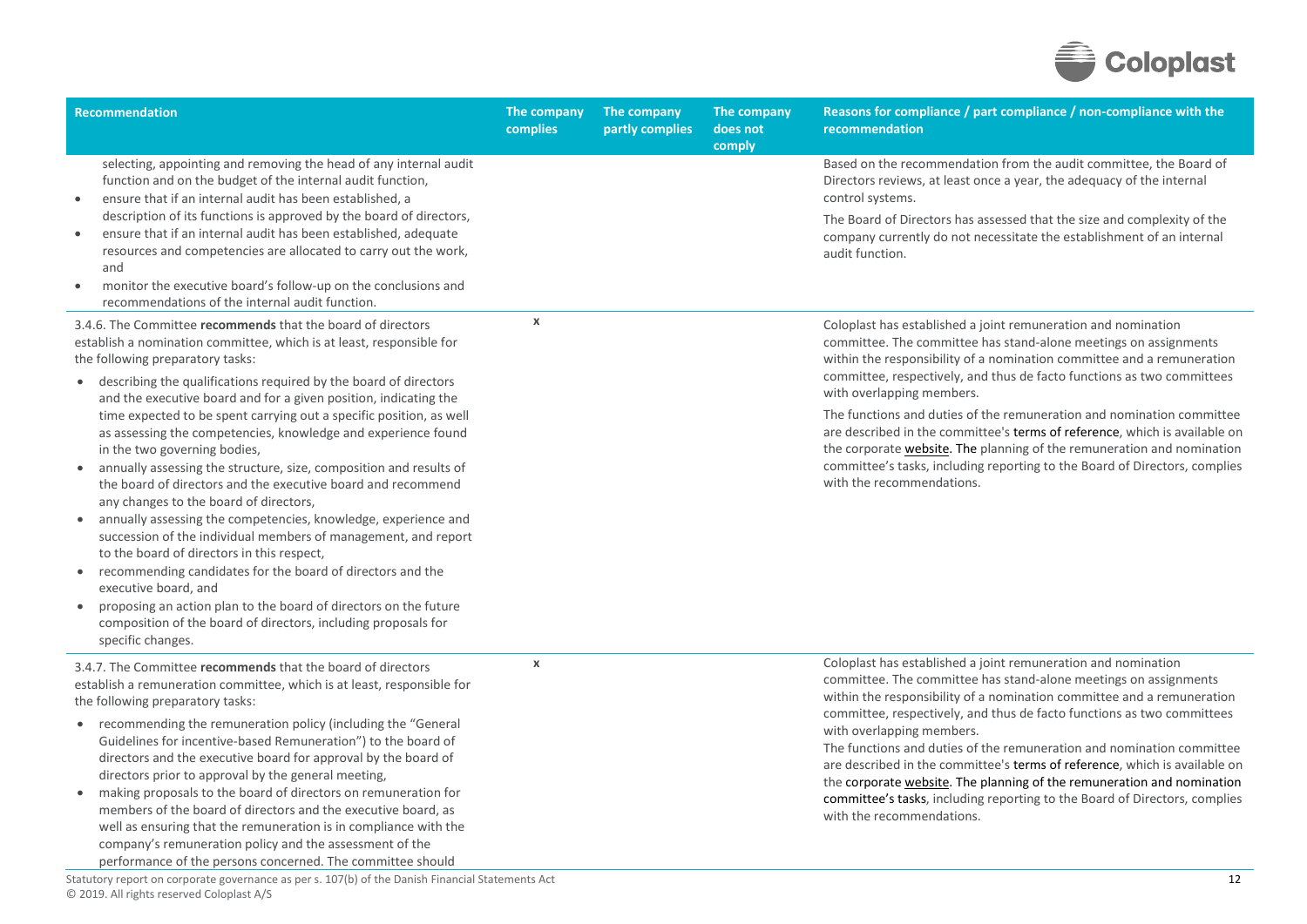

| <b>Recommendation</b>                                                                                                                                                                                                                                                                                                                                                                     | The company<br>complies   | The company<br>partly complies | The company<br>does not<br>comply | Reasons for compliance / part compliance / non-compliance with the<br>recommendation                                                                                                                                                                                                                                                                                                                                                                                           |
|-------------------------------------------------------------------------------------------------------------------------------------------------------------------------------------------------------------------------------------------------------------------------------------------------------------------------------------------------------------------------------------------|---------------------------|--------------------------------|-----------------------------------|--------------------------------------------------------------------------------------------------------------------------------------------------------------------------------------------------------------------------------------------------------------------------------------------------------------------------------------------------------------------------------------------------------------------------------------------------------------------------------|
| have information on the total remuneration that members of the<br>board of directors and the executive board receive from other<br>companies in the group,<br>recommending a remuneration policy applicable for the company<br>$\bullet$<br>in general, and<br>• assisting with the preparation of the annual remuneration report.                                                        |                           |                                |                                   |                                                                                                                                                                                                                                                                                                                                                                                                                                                                                |
| 3.4.8. The Committee recommends that the remuneration committee<br>do not consult with the same external advisers as the executive board<br>of the company.                                                                                                                                                                                                                               | $\mathsf{x}$              |                                |                                   | To the extent external advisers assist the remuneration committee, the<br>remuneration committee will not consult with the same external advisors<br>as the Executive Management.                                                                                                                                                                                                                                                                                              |
| 3.5. Evaluation of the performance of the board of directors and the executive board                                                                                                                                                                                                                                                                                                      |                           |                                |                                   |                                                                                                                                                                                                                                                                                                                                                                                                                                                                                |
| 3.5.1. The Committee recommends that the board of directors<br>establishes an evaluation procedure for an annual evaluation of the<br>board of directors and the individual members.<br>External assistance should be obtained at least every third year. The<br>evaluation should inter alia include:<br>contribution and results.<br>$\bullet$<br>cooperation with the executive board, | $\boldsymbol{\mathsf{x}}$ |                                |                                   | The Board of Directors continuously assesses the work of the Board,<br>including the contributions of the individual board members as well as the<br>achievements of the Board collectively. Further, the Board of Directors<br>has established a process which ensures that the Board performs a self-<br>assessment at least once a year. The Chairman is responsible for carrying<br>out the assessment, and the results are discussed by the entire Board of<br>Directors. |
| the chairman's leadership of the board of directors,<br>the composition of the board of directors (including<br>$\bullet$                                                                                                                                                                                                                                                                 |                           |                                |                                   | The results and the procedure of the assessment are disclosed in the<br>company's annual report and on the corporate website.<br>On an ongoing basis and at least once a year as part of the Board's self-                                                                                                                                                                                                                                                                     |
| competencies, diversity and the number of members),<br>the work in the committees and the committee structure, and<br>$\bullet$<br>the organisation and quality of the material that is submitted to<br>$\bullet$                                                                                                                                                                         |                           |                                |                                   | assessment it is assessed whether the Board as a whole needs new<br>competencies or expertise.                                                                                                                                                                                                                                                                                                                                                                                 |
| the board of directors.<br>The evaluation procedure and the general conclusions should be                                                                                                                                                                                                                                                                                                 |                           |                                |                                   | In 2019, the annual self-assessment of the Board of Directors has been<br>carried out with assistance from an external party.                                                                                                                                                                                                                                                                                                                                                  |
| described in the management commentary and on the company's<br>website. The chairman should account for the evaluation of the board<br>of directors, including the process and general conclusions, on the<br>general meeting prior to the election of the board of directors.                                                                                                            |                           |                                |                                   | The Chairman will account for the evaluation of the Board of Directors,<br>including the process and general conclusions, on the general meeting<br>prior to the election of the Board of Directors.                                                                                                                                                                                                                                                                           |
| 3.5.2. The Committee recommends that at least once annually, the<br>board of directors evaluate the work and performance of the<br>executive board in accordance with pre- defined criteria.<br>Furthermore, the board of directors should evaluate the need for<br>changes to the structure and composition of the executive board, in<br>light of the company's strategy.               | $\boldsymbol{\mathsf{x}}$ |                                |                                   | The Chairman and Deputy Chairman perform an annual assessment of the<br>Executive Management's work and results, including the structure and<br>composition of the Executive Management in light of the company's<br>strategy. The assessment and any relevant actions are discussed by the<br>entire Board without the presence of the Executive Management and is<br>subsequently presented to the Executive Management.                                                     |
| 3.5.3. The Committee recommends that the executive board and the<br>board of directors establish a procedure according to which their<br>cooperation is evaluated annually through a formalised dialogue<br>between the chairman of the board of directors and the chief                                                                                                                  | $\pmb{\chi}$              |                                |                                   | Coloplast has established a procedure according to which the cooperation<br>between the Board of Directors and the Executive Management is<br>evaluated annually through a formalised dialogue between the Chairman                                                                                                                                                                                                                                                            |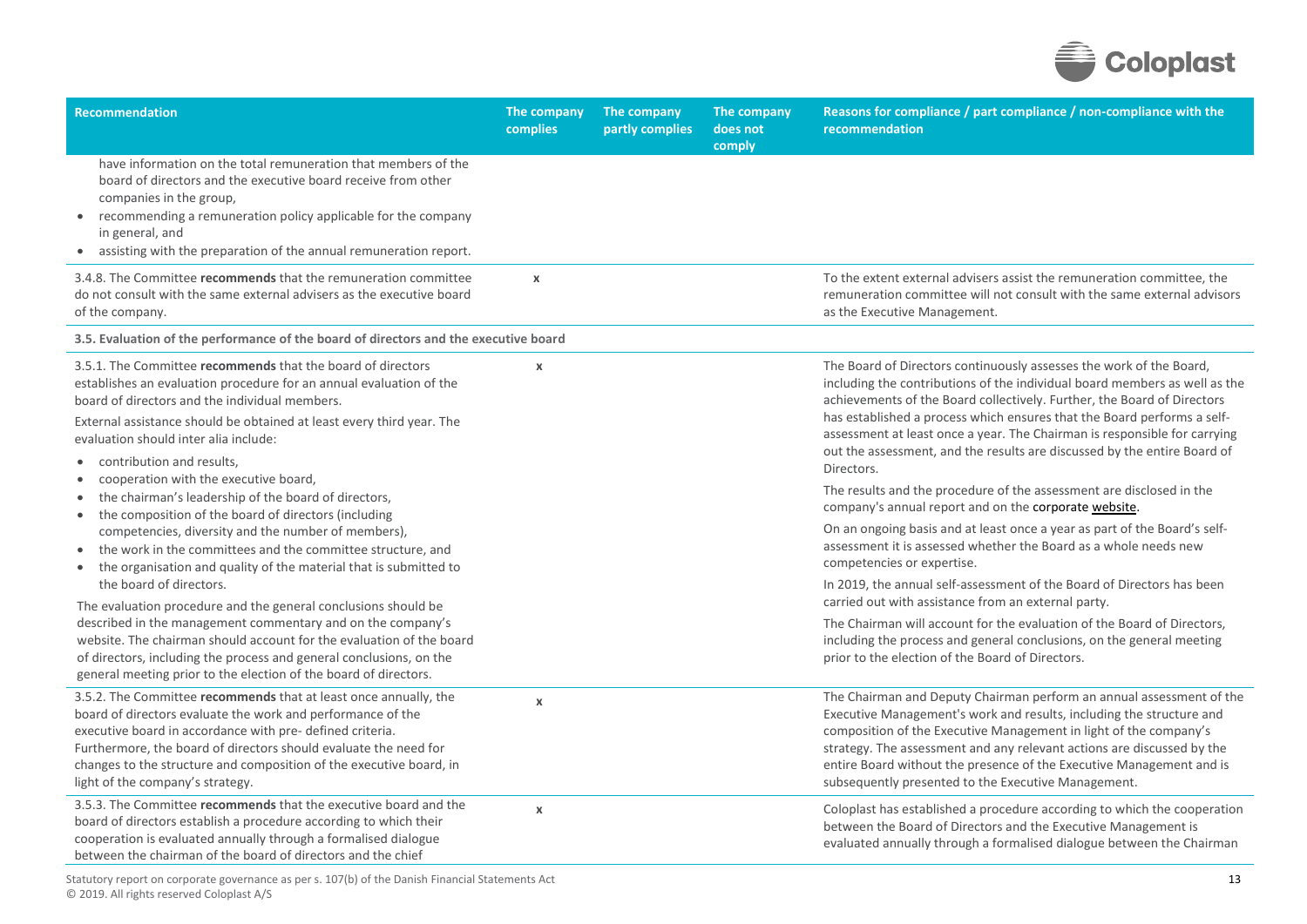

| Recommendation                                                                                                                                                                                                                                                                                                                                                                                                                                                                              | The company<br>complies   | The company<br>partly complies | The company<br>does not<br>comply | Reasons for compliance / part compliance / non-compliance with the<br>recommendation                                                                                                                               |
|---------------------------------------------------------------------------------------------------------------------------------------------------------------------------------------------------------------------------------------------------------------------------------------------------------------------------------------------------------------------------------------------------------------------------------------------------------------------------------------------|---------------------------|--------------------------------|-----------------------------------|--------------------------------------------------------------------------------------------------------------------------------------------------------------------------------------------------------------------|
| executive officer, and that the outcome of the evaluation be<br>presented to the board of directors.                                                                                                                                                                                                                                                                                                                                                                                        |                           |                                |                                   | of the Board of Directors and the Chief Executive Officer, and the<br>outcome of the evaluation is presented to the entire Board of Directors.                                                                     |
| 4. Remuneration of Management                                                                                                                                                                                                                                                                                                                                                                                                                                                               |                           |                                |                                   |                                                                                                                                                                                                                    |
| 4.1. Form and content of the remuneration policy                                                                                                                                                                                                                                                                                                                                                                                                                                            |                           |                                |                                   |                                                                                                                                                                                                                    |
| 4.1.1. The Committee recommends that the board of directors<br>prepare a remuneration policy for the board of directors and the<br>executive board, which includes                                                                                                                                                                                                                                                                                                                          | $\pmb{\chi}$              |                                |                                   | The Board of Directors has adopted a remuneration policy which sets out<br>the general guidelines for the company's remuneration of members of the<br>Board of Directors and the Executive Management.             |
| • a detailed description of the components of the remuneration for<br>members of the board of directors and the executive board,                                                                                                                                                                                                                                                                                                                                                            |                           |                                |                                   | The remuneration policy is submitted for approval at the general meeting<br>in accordance with the recommendations.                                                                                                |
| the reasons for choosing the individual components of the<br>remuneration,<br>• a description of the criteria that form the basis for the balance                                                                                                                                                                                                                                                                                                                                           |                           |                                |                                   | The remuneration policy states that members of the Board of Directors<br>receive a fixed annual fee and remuneration paid to members of the<br>Executive Management consists of a fixed and a variable component.  |
| between the individual components of the remuneration, and<br>an explanation for the correlation between the remuneration<br>$\bullet$<br>policy and the company's long-term value creation and relevant<br>related goals.                                                                                                                                                                                                                                                                  |                           |                                |                                   | The fixed component consists of a net salary, pension contribution and<br>other benefits. The variable component consists of a cash bonus and<br>stock options.                                                    |
| The remuneration policy should be approved by the general meeting<br>at least every fourth year and upon any material amendments and it<br>should be published on the company's website.                                                                                                                                                                                                                                                                                                    |                           |                                |                                   | The remuneration policy is available on the corporate website.                                                                                                                                                     |
| 4.1.2. The Committee recommends that if the remuneration policy<br>includes variable components,<br>limits should be set on the variable components of the total<br>$\bullet$                                                                                                                                                                                                                                                                                                               | $\boldsymbol{\chi}$       |                                |                                   | The remuneration policy defines limits for the variable components, and<br>the Board of Directors believes there is a reasonable and balanced<br>composition between the remuneration for members of the Executive |
| remuneration package,<br>a reasonable and balanced composition should be maintained                                                                                                                                                                                                                                                                                                                                                                                                         |                           |                                |                                   | Management and the value creation for the shareholders.<br>Variable components are subject to clear performance criteria and                                                                                       |
| $\bullet$<br>between remuneration for members of management and the                                                                                                                                                                                                                                                                                                                                                                                                                         |                           |                                |                                   | measurability is objective.                                                                                                                                                                                        |
| value creation for shareholders in the short and long term,<br>clarity should be established about performance criteria and<br>$\bullet$                                                                                                                                                                                                                                                                                                                                                    |                           |                                |                                   | Long-term remuneration components have a vesting period of three<br>years.                                                                                                                                         |
| measurability for the award of variable components,<br>variable remuneration should not only consist of short-term<br>$\bullet$<br>remuneration components, and that long-term remuneration<br>components must have a vesting or maturity period of at least<br>three years, and<br>the company should have the ability to reclaim, in full or in part,<br>variable components of remuneration that were paid on the basis<br>of information, which subsequently are found to be incorrect. |                           |                                |                                   | Variable remuneration components are subject to customary claw back<br>clauses.                                                                                                                                    |
| 4.1.3. The Committee recommends that remuneration of members of<br>the board of directors does not include share options or warrants.                                                                                                                                                                                                                                                                                                                                                       | $\boldsymbol{\mathsf{x}}$ |                                |                                   | Members of the Board of Directors receive a fixed annual fee and are not<br>eligible for share option or warrant programmes.                                                                                       |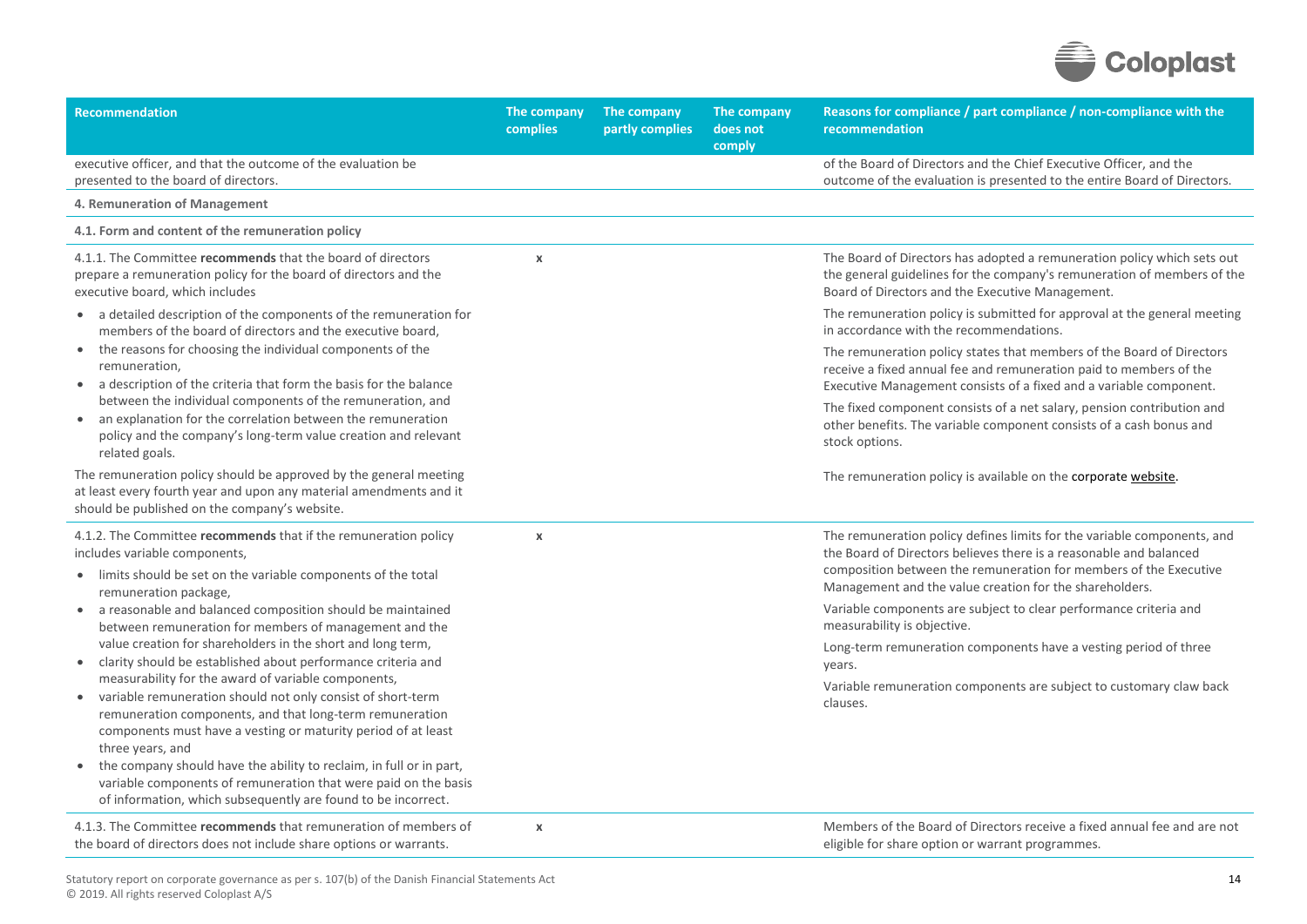

| <b>Recommendation</b>                                                                                                                                                                                                                                                                                                                                                                                                                                                                                                                                                                                                                | The company<br>complies   | The company<br>partly complies | The company<br>does not<br>comply | Reasons for compliance / part compliance / non-compliance with the<br>recommendation                                                                                                                                                                                                                                   |
|--------------------------------------------------------------------------------------------------------------------------------------------------------------------------------------------------------------------------------------------------------------------------------------------------------------------------------------------------------------------------------------------------------------------------------------------------------------------------------------------------------------------------------------------------------------------------------------------------------------------------------------|---------------------------|--------------------------------|-----------------------------------|------------------------------------------------------------------------------------------------------------------------------------------------------------------------------------------------------------------------------------------------------------------------------------------------------------------------|
| 4.1.4. The Committee recommends that if, in relation to long-term                                                                                                                                                                                                                                                                                                                                                                                                                                                                                                                                                                    | $\pmb{\chi}$              |                                |                                   | Coloplast's long-term incentive programme consists of share options.                                                                                                                                                                                                                                                   |
| incentive programmes, a share-based remuneration is used, the<br>programmes should have a vesting or maturity period of at least three<br>years after being allocated and should be roll-over programmes, i.e.<br>the options should be granted periodically.                                                                                                                                                                                                                                                                                                                                                                        |                           |                                |                                   | As a general rule share options are granted periodically. The share options<br>have a term of five years and are exercisable after three years. The<br>number of share options awarded to each member of the Executive<br>Management and their value is disclosed in the annual report and the<br>remuneration report. |
|                                                                                                                                                                                                                                                                                                                                                                                                                                                                                                                                                                                                                                      |                           |                                |                                   | Share options in the Executive Management share option plan are<br>covered by the company's holding of treasury shares.                                                                                                                                                                                                |
| 4.1.5. The Committee recommends that the total value of the<br>remuneration relating to the noticed period, including severance pay,<br>does not exceed two years of remuneration, including all components<br>of the remuneration.                                                                                                                                                                                                                                                                                                                                                                                                  | $\boldsymbol{\mathsf{x}}$ |                                |                                   | The total value of remuneration relating to the notice period is capped at<br>a maximum of two years' remuneration, including all components of the<br>remuneration.                                                                                                                                                   |
| 4.2. Disclosure of remuneration                                                                                                                                                                                                                                                                                                                                                                                                                                                                                                                                                                                                      |                           |                                |                                   |                                                                                                                                                                                                                                                                                                                        |
| 4.2.1. The Committee recommends that the company's remuneration<br>policy and compliance with this policy be explained and justified<br>annually in the chairman's statement at the company's general<br>meeting.                                                                                                                                                                                                                                                                                                                                                                                                                    | $\mathbf x$               |                                |                                   | Coloplast's remuneration policy and compliance with the policy is<br>explained and motivated in the Chairman's report at the company's<br>annual general meeting.                                                                                                                                                      |
| 4.2.2. The Committee recommends that shareholders at the general<br>meeting consider proposals for approval of remuneration for the<br>board of directors for the current financial year.                                                                                                                                                                                                                                                                                                                                                                                                                                            |                           | $\boldsymbol{\mathsf{x}}$      |                                   | Historically, the remuneration of the Board of Directors has been<br>approved separately each time there have been changes to the<br>remuneration.                                                                                                                                                                     |
|                                                                                                                                                                                                                                                                                                                                                                                                                                                                                                                                                                                                                                      |                           |                                |                                   | As of the general meeting in December 2019, Coloplast will include<br>remuneration to the Board of Directors for the current financial year as a<br>fixed agenda item, irrespectively of whether changes in remuneration<br>occur. Coloplast will therefore comply fully with the recommendation<br>going forward.     |
| 4.2.3. The Committee recommends that the company prepares a<br>remuneration report that includes information on the total<br>remuneration received by each member of the board of directors and<br>the executive board from the company and other companies in the<br>group and associated companies for the last three years, including<br>information on the most important content of retention and<br>resignation arrangements and that the correlation between the<br>remuneration and company strategy and relevant related goals be<br>explained.<br>The remuneration report should be published on the company's<br>website. | $\pmb{\chi}$              |                                |                                   | Coloplast prepares a remuneration report containing at least the<br>information set out in the recommendations. The remuneration report<br>will be available at the corporate website.                                                                                                                                 |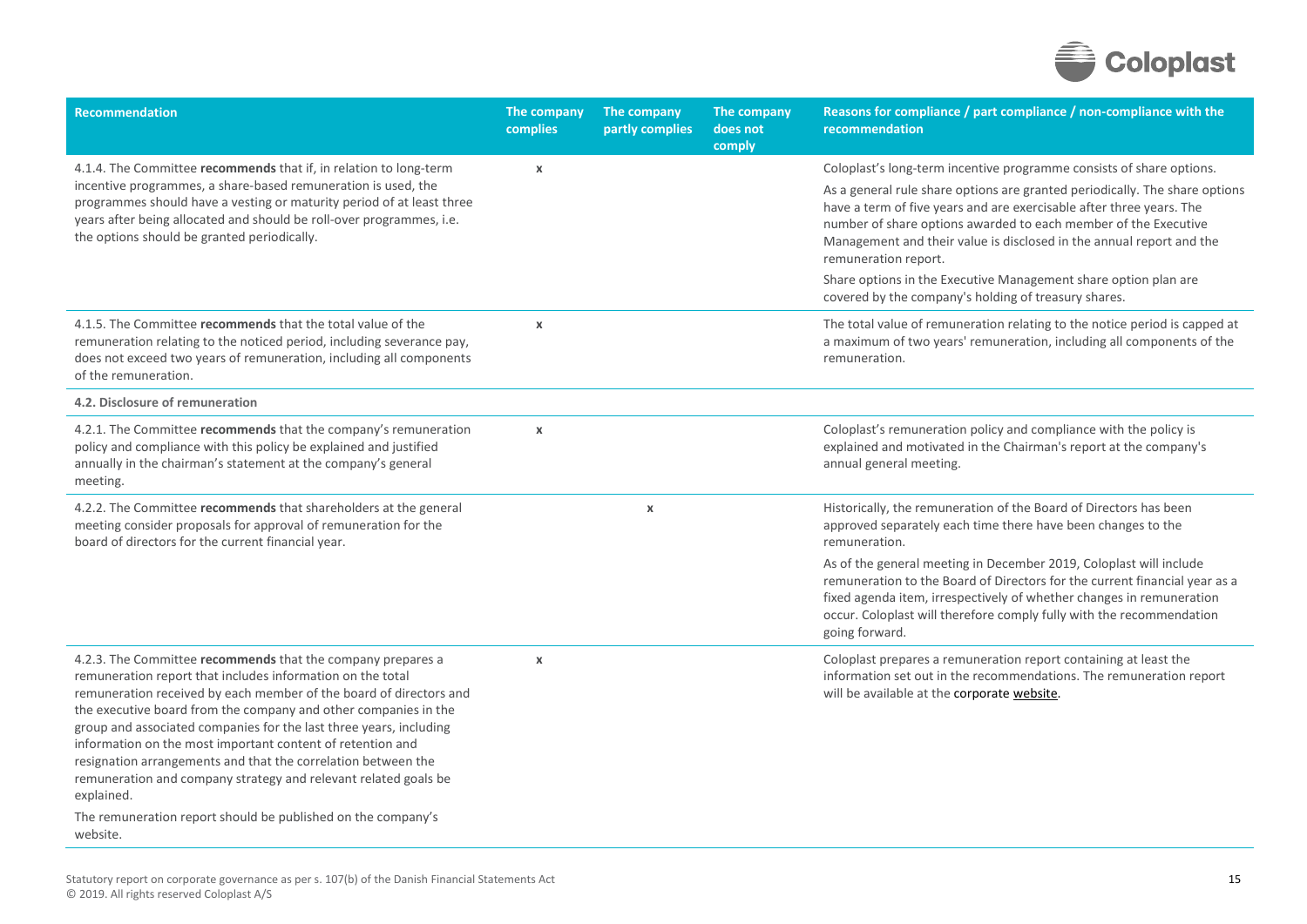

| Recommendation                                                                                                                                                                                                                                                                                                                                                                                                                                     | The company<br>complies   | The company<br>partly complies | The company<br>does not<br>comply | Reasons for compliance / part compliance / non-compliance with the<br>recommendation                                                                                                                                                                               |
|----------------------------------------------------------------------------------------------------------------------------------------------------------------------------------------------------------------------------------------------------------------------------------------------------------------------------------------------------------------------------------------------------------------------------------------------------|---------------------------|--------------------------------|-----------------------------------|--------------------------------------------------------------------------------------------------------------------------------------------------------------------------------------------------------------------------------------------------------------------|
| 5. Financial reporting, risk management and audits                                                                                                                                                                                                                                                                                                                                                                                                 |                           |                                |                                   |                                                                                                                                                                                                                                                                    |
| 5.1. Identification of risks and transparency about other relevant information                                                                                                                                                                                                                                                                                                                                                                     |                           |                                |                                   |                                                                                                                                                                                                                                                                    |
| 5.1.1. The Committee recommends that the board of directors<br>consider and in the management commentary account for the most<br>important strategic and business-related risks, risks in connection with<br>the financial reporting as well as for the company's risk management.                                                                                                                                                                 | $\boldsymbol{\chi}$       |                                |                                   | The management in each of Coloplast's individual business units and staff<br>functions are responsible for identifying and managing risks in their part<br>of the organisation. The most significant risks are reported quarterly to<br>Corporate Risk Management. |
|                                                                                                                                                                                                                                                                                                                                                                                                                                                    |                           |                                |                                   | This reporting process together with interviews with relevant employees<br>leads to a quarterly risk update to the Executive Management and the<br>Board of Directors.                                                                                             |
|                                                                                                                                                                                                                                                                                                                                                                                                                                                    |                           |                                |                                   | The Executive Management is responsible for the company's overall<br>approach to risk taking and for aligning this approach with Coloplast's<br>overall strategies and policies.                                                                                   |
|                                                                                                                                                                                                                                                                                                                                                                                                                                                    |                           |                                |                                   | The Executive Management is also responsible for validating risk<br>responses to the most significant risks.                                                                                                                                                       |
|                                                                                                                                                                                                                                                                                                                                                                                                                                                    |                           |                                |                                   | The Board of Directors reviews and considers, on a quarterly basis, the<br>conclusions and recommendations submitted by the Executive<br>Management.                                                                                                               |
|                                                                                                                                                                                                                                                                                                                                                                                                                                                    |                           |                                |                                   | The Management's report in the annual report contains information<br>about the company's risk management of material risks.                                                                                                                                        |
| 5.2. Whistleblower scheme                                                                                                                                                                                                                                                                                                                                                                                                                          |                           |                                |                                   |                                                                                                                                                                                                                                                                    |
| 5.2.1. The Committee recommends that the board of directors<br>establish a whistleblower scheme for expedient and confidential<br>notification of serious wrongdoing or suspicions thereof.                                                                                                                                                                                                                                                        | $\boldsymbol{\chi}$       |                                |                                   | Coloplast established a global whistleblower scheme in October 2010 to<br>enable expedient and confidential reporting of unlawful or unethical<br>behaviour. The scheme allows employees as well as external parties to<br>report online or through an app.        |
| 5.3. Contact to auditor                                                                                                                                                                                                                                                                                                                                                                                                                            |                           |                                |                                   |                                                                                                                                                                                                                                                                    |
| 5.3.1. The Committee recommends that the board of directors ensure<br>regular dialogue and exchange of information between the auditor<br>elected by the general meeting and the board of directors, including<br>that the board of directors and the audit committee meet with the<br>auditor elected by the general meeting at least once annually without<br>the executive board present. This also applies to the internal auditor,<br>if any. | $\boldsymbol{\mathsf{x}}$ |                                |                                   | The Board of Directors has regular contact with the auditors.                                                                                                                                                                                                      |
|                                                                                                                                                                                                                                                                                                                                                                                                                                                    |                           |                                |                                   | In addition, the auditors attend audit committee meetings, and they<br>always attend the board meeting at which the annual report is discussed<br>and approved.                                                                                                    |
|                                                                                                                                                                                                                                                                                                                                                                                                                                                    |                           |                                |                                   | The Board of Directors meets with the auditors at least once a year<br>without the presence of the Executive Management.                                                                                                                                           |
|                                                                                                                                                                                                                                                                                                                                                                                                                                                    |                           |                                |                                   | The auditors are also present at the general meeting.                                                                                                                                                                                                              |